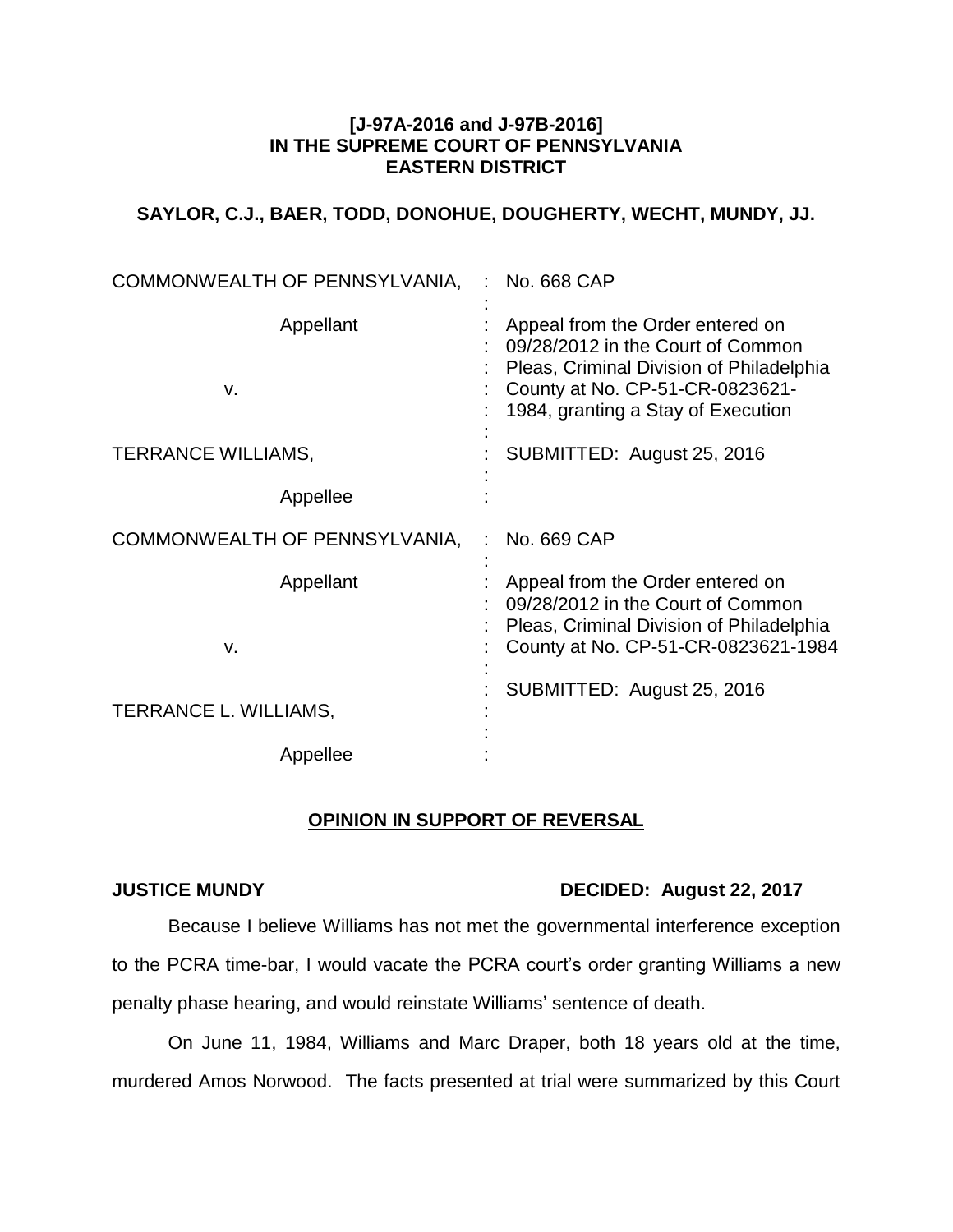in Williams' direct appeal. *See Commonwealth v. Williams*, 570 A.2d 75, 77-79 (Pa. 1990). Briefly, I recount the following pertinent facts from our previous opinion.

Early in the day on June 11, 1984, Williams and Draper were gambling when they ran out of money. Williams devised a plan to travel to Norwood's house to extort money from him. Williams spent 15-20 minutes inside Norwood's home while Draper waited nearby. Williams returned with ten dollars, crossing paths with Norwood's wife, Mamie Norwood, while exiting the house. Williams and Draper left Norwood's house and returned to a gambling game they had been participating in prior to traveling to Norwood's home.

Two or three hours later, Norwood was on his way to church when he passed through an intersection where Williams and Draper were standing. Williams flagged down Norwood, and got into Norwood's car and drove away with him. A few minutes later, the car returned to the intersection and picked up Draper. Before getting into the car, Williams alerted Draper of his plan to give Norwood false directions so they could rob him.

Williams rode in the passenger seat, Draper in the rear seat behind the driver. The pair gave Norwood false directions which led him to a dark secluded area near a cemetery. Draper grabbed Norwood from behind, and Williams ordered him out of the car. Norwood was led into the cemetery and forced to lie face down while Williams and Draper searched him, finding twenty dollars in his sock. While Norwood begged for his life, Williams and Draper tied his hands behind his back with his shirt, tied his legs together with his pants, and stuffed his socks into his mouth. Draper stayed with Norwood while Williams returned to Norwood's car. At that point, Draper had a foot on Norwood's back and was taunting him about liking boys. N.T., 1/22/86, at 813.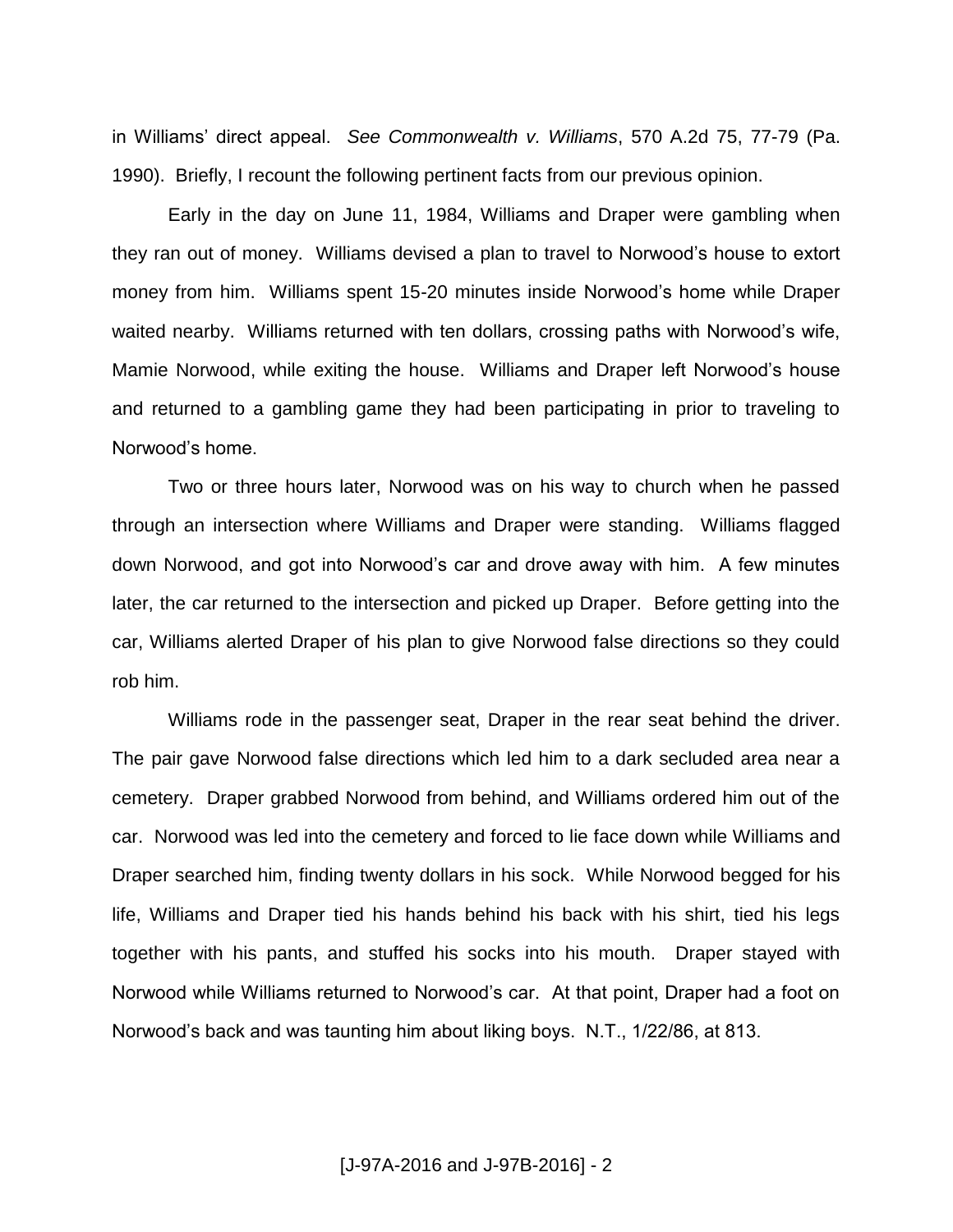Williams retrieved a socket wrench and a tire iron from Norwood's car, and began repeatedly hitting Norwood in the back of the head with the tire iron. At Williams' prompting, Draper voluntarily began to strike Norwood in the head with the socket wrench. Williams and Draper continued the attack until they believed Norwood was dead. The pair then hid the body behind two tombstones, covering it with loose brush. Williams and Draper disposed of the contents of Norwood's glove compartment in a trash can, and left with Norwood's car. That night, Williams returned to the cemetery, soaked Norwood's body in gasoline, and set it on fire.

The next morning, Williams picked up Draper in Norwood's car and they returned to the cemetery to examine the contents of the glove compartment they had thrown in the trash can. In Norwood's wallet they found a Mastercard and an AT&T telephone card, both in Norwood's name. The pair then picked up Ronald Rucker, and the trio headed to Atlantic City, in Norwood's car. The Mastercard and AT&T card were used in Atlantic City.

Norwood's charred remains were found by a passerby on June 15, 1984. Draper was arrested on July 20, 1984, and after learning of his arrest warrant, Williams turned himself in on July 23, 1984.

Williams testified at trial and denied any participation in the murder of Norwood, or that he knew Norwood. Williams testified to being present in the car when Draper and an individual named Mike Hopkins<sup>1</sup> attacked Norwood. N.T., 1/27/86, at 1181-82. He testified that he got out of the vehicle and walked away when the attack started. *Id.* at 1183. Williams testified he met up with Draper later in the night and Draper told him they had just robbed Norwood and stolen his car. *Id.* at 1186.

<sup>&</sup>lt;sup>1</sup> Williams testified that Michael Hopkins died in 1984. N.T.,  $1/27/86$ , at 1225.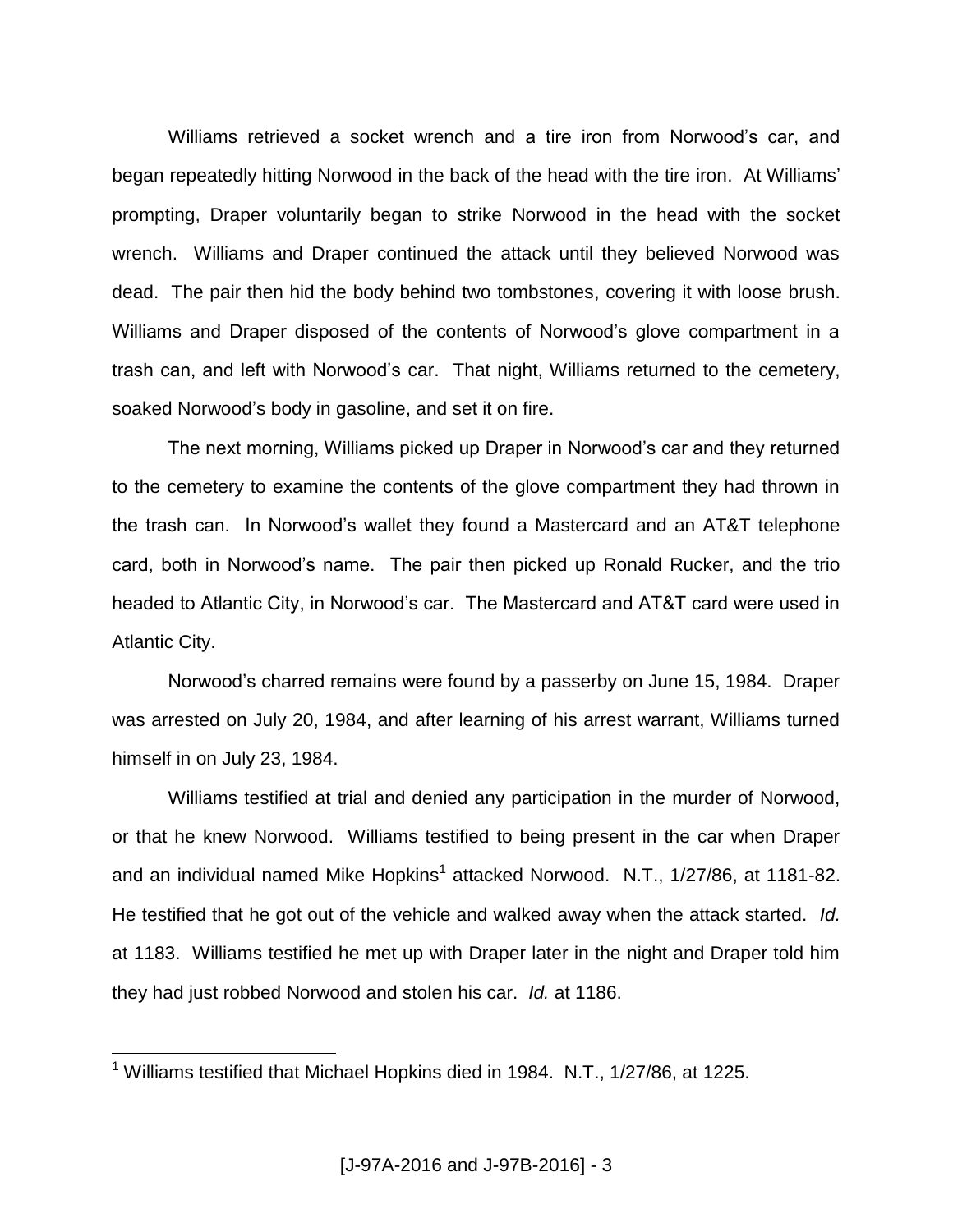On February 3, 1986, a jury convicted Williams of first-degree murder, criminal conspiracy, and robbery. $2$  The penalty phase hearing commenced the same day, and the jury found two aggravating factors: (1) Williams committed the murder while perpetrating a felony, and (2) Williams had a significant history of felony convictions involving the use or threat of violence to the person.<sup>3</sup> The jury considered mitigating evidence but found no mitigating circumstances. On February 4, 1986, the jury returned a sentence of death, and on July 1, 1987, Williams was formally sentenced to death. On February 8, 1990, this Court affirmed Williams' sentence of death. *Williams*, 570 A.2d at 75. Williams did not seek certiorari.

Williams filed his first, timely, PCRA petition on March 24, 1995. A hearing was held on April 7-9, 13, 16-17, 1998. Williams abandoned his earlier claim that he did not know Norwood prior to the date of the murder, and presented several witnesses who testified to a homosexual relationship between Norwood and Williams. On October 20, 1998, the PCRA court denied Williams' PCRA petition. This Court affirmed. *Commonwealth v. Williams*, 863 A.2d 505 (Pa. 2004).

Williams filed two more PCRA petitions, which were dismissed by the PCRA court as untimely on February 18, 2005, and June 1, 2005, respectively. Those orders

 2 18 Pa.C.S. §§ 2502(a), 903, and 3701, respectively.

 $3$  To support the second factor, the Commonwealth introduced evidence of Williams' conviction for burglarizing the home of Hilda and Donald Dorfman on December 24, 1982. N.T., 2/3/86, at 1821. In said incident, Williams robbed the victims, pointed a gun at Mrs. Dorfman, and fired a gun above the head of Mr. Dorfman. *Id.* at 1823. No one was injured. Williams was convicted of two counts of robbery, and one count each of burglary, simple assault, unauthorized use of an automobile, and conspiracy. *Id.* at 1821. The Commonwealth also introduced the evidence of Williams' murder of Herbert Hamilton on January 26, 1984. *Id.* at 1827. Hamilton died as a result of 20 stab wounds to the body and injuries to the head from a baseball bat. *Id.* Williams was convicted of third-degree murder, theft by unlawful taking, and possession of an instrument of a crime. *Id.* at 1827-28.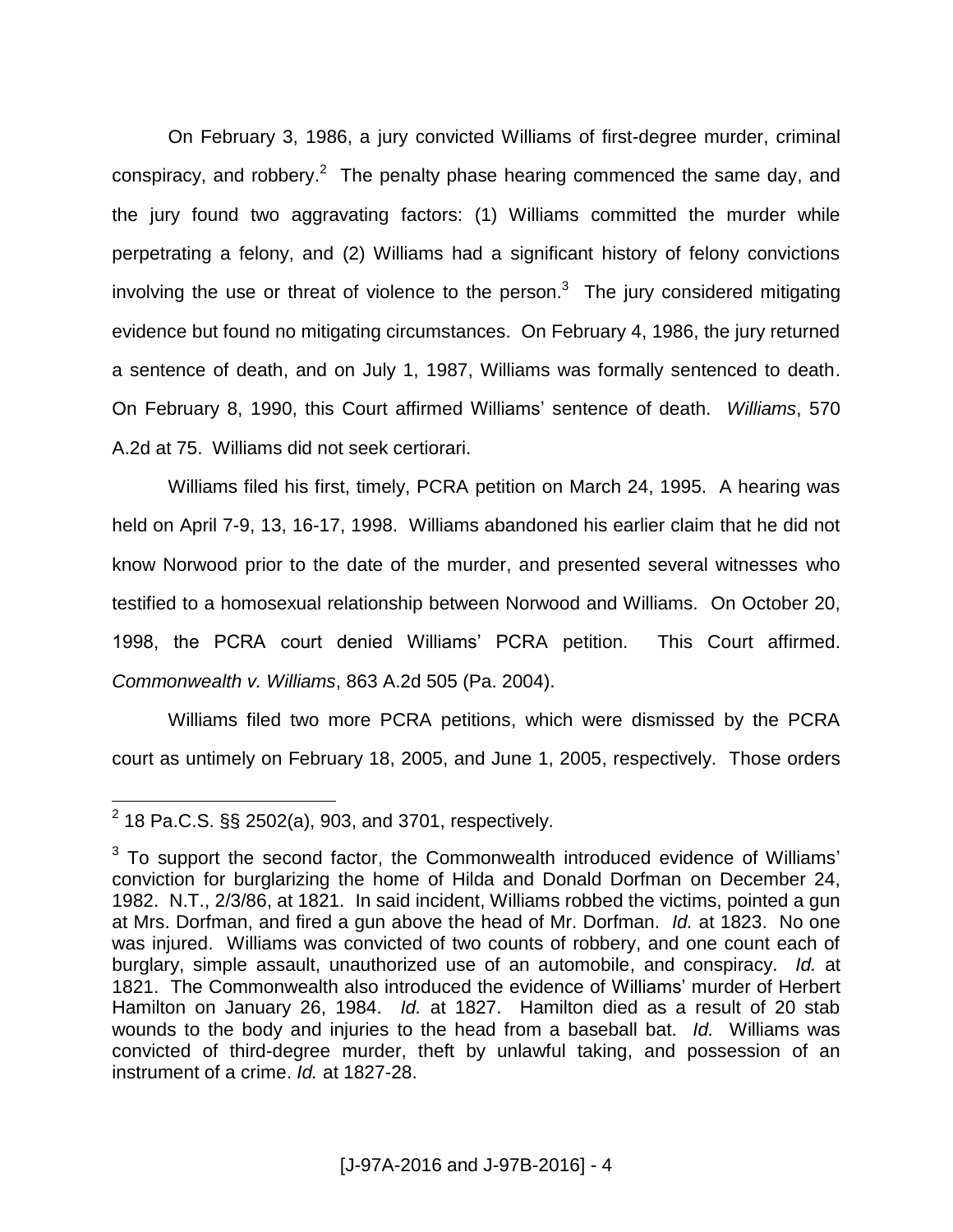were each affirmed by this Court on appeal. *Commonwealth v. Williams*, 909 A.2d 297 (Pa. 2006) (per curiam); *Commonwealth v. Williams*, 962 A.2d 609 (Pa. 2009) (per curiam).

While Williams' third PCRA petition was pending, he filed a federal habeas corpus petition pursuant to 28 U.S.C. § 2254, which was denied by the District Court on December 19, 2005. The Third Circuit affirmed, and the United States Supreme Court denied *certiorari*. 4 *Williams v. Beard*, 637 F.3d 195, 238 (3d Cir. 2011), *cert. denied Williams v. Wetze*l, 133 S. Ct. 65 (2012). In its opinion, the Third Circuit reviewed Williams' ineffective assistance of counsel claim and agreed with this Court's conclusion that counsel's failure to present evidence of Williams' psychological issues and years of sexual abuse did not prejudice Williams. *Id.* at 234. It noted the mitigation evidence elicited on collateral review was sympathetic and portrayed "a much more complicated and troubled individual than the one depicted during the trial's penalty phase." *Id.* Nevertheless, the Third Circuit concluded this Court applied the *Strickland* test correctly, and a finding of prejudice was not warranted based on Williams' significant history of violent felony convictions, that this was not his first murder, and the brutal facts of Norwood's murder. *Id.* at 236-37.

On March 9, 2012, Williams filed his fourth, untimely, PCRA petition. The circumstances leading to Williams' fourth petition arose on January 9, 2012, when the Federal Community Defenders Office (FCDO) visited Draper at SCI-Frackville, where he was serving a life sentence for his role in the murder of Norwood.<sup>5</sup> Draper signed an

 4 The District Court denied Williams' petition but granted a certificate of appealability as to two issues. *Williams*, 637 F.3d at 198. The Third Circuit concluded the issues were without merit and affirmed. *Id.*

 $5$  Draper pled guilty to second-degree murder on February 21, 1986.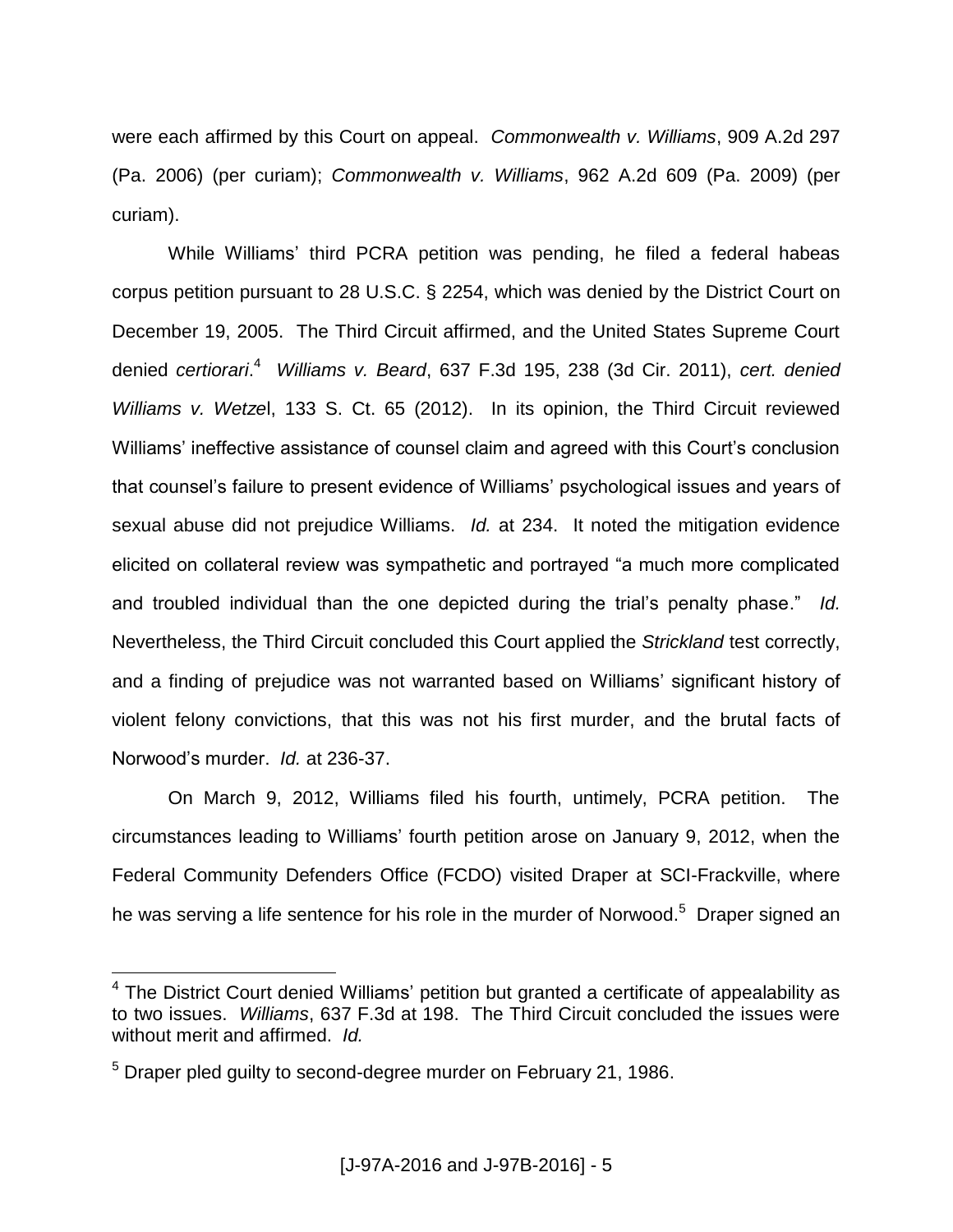affidavit that day stating he told prosecutors on at least one occasion that Norwood was a homosexual and in a relationship with Williams. Aff. of Draper, 1/9/12, at 4. Draper claimed the prosecution did not want to hear that, and they wanted him to testify that the motive was robbery. *Id.* Draper signed a second affidavit on March 1, 2012, stating that on the night of Norwood's murder, Williams "snapped." Aff. of Draper, 3/1/12, at 7. Nothing in the second affidavit referenced a homosexual relationship between Williams and Norwood. Following the second affidavit, the FCDO filed the aforementioned fourth PCRA petition on March 9, 2012, on Williams' behalf. Therein, Williams asserted, *inter alia*, counsel was ineffective at the penalty phase for failing to put forth evidence to mitigate the Commonwealth's assertion that Williams grew up in a stable loving family, $6$ that the Commonwealth suppressed evidence of promises made to witnesses to induce cooperation, and that his sentence of death must be vacated because his prior conviction is also invalid based on the promises made to Draper. PCRA Pet., 3/9/12, at 23, 32, 39 and 46.

On September 6, 2012, Williams filed a Motion for Discovery requesting the Commonwealth produce police homicide files and activity sheets from the Herbert Hamilton and Amos Norwood murders, as well as any reports or notes made concerning Draper, Reverend Poindexter, or Norwood's sexual relationship with Williams or any child under the age of 18. Mot. for Discovery, 9/6/12, at 5-6. On September 10, 2012, the PCRA court heard arguments on the pleadings to determine if Williams' PCRA petition warranted an evidentiary hearing. The PCRA court permitted Williams the opportunity to obtain any additional information from Draper by September

 $6$  At Williams' first PCRA hearing, he asserted a similar argument that counsel was ineffective for failing to present mitigating evidence, namely that Williams was sexually abused as a child and that he and Norwood engaged in a homosexual relationship.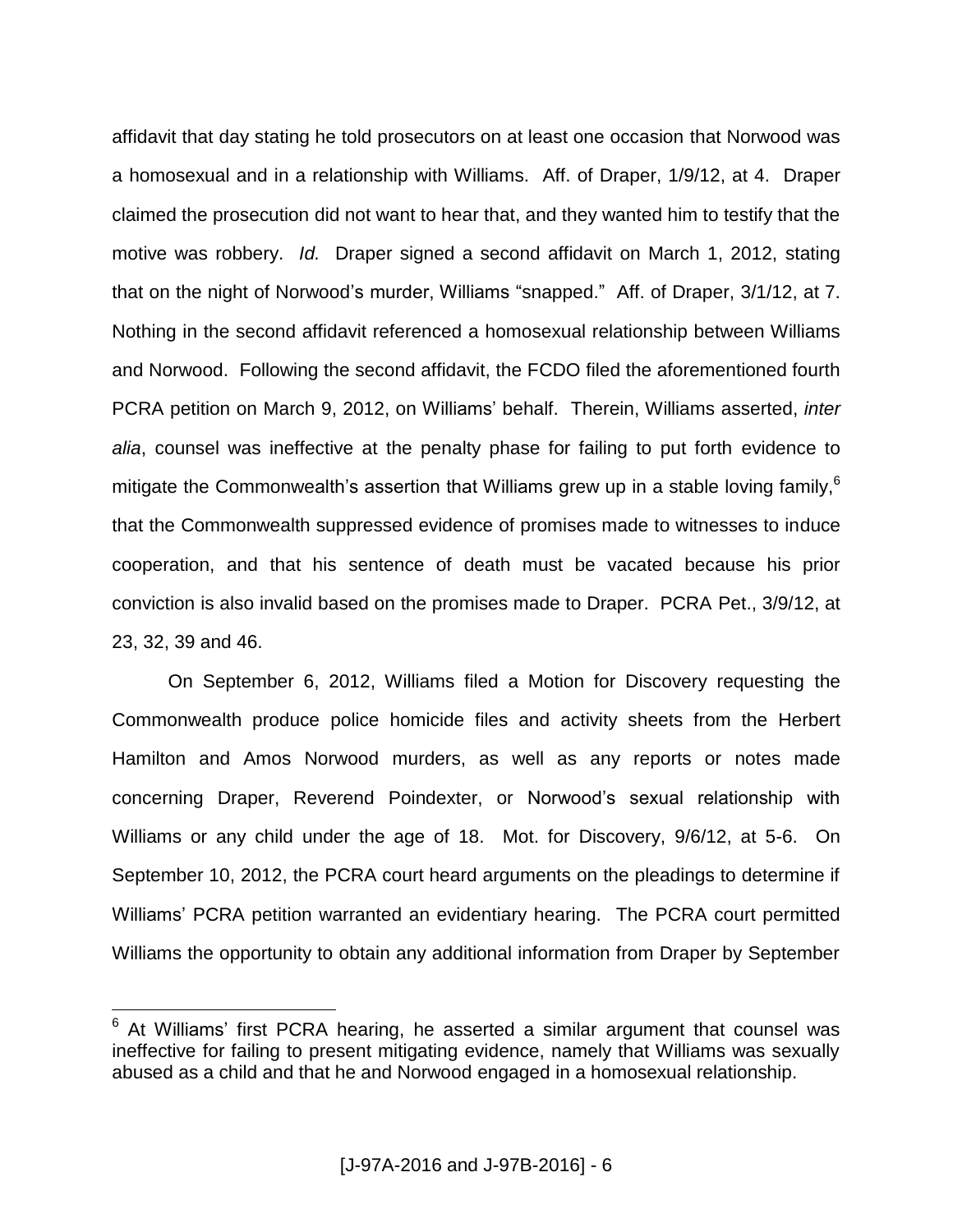13, 2012. Draper signed a third affidavit on September 11, 2012, stating the prosecutors and detectives he met with for trial preparation did not want him to testify about Williams' homosexual relationship with Norwood. Aff. of Draper, 9/11/12, at 7. He stated, "I specifically remember Detectives telling me that information I gave them was not credible. They did not want me to say the case involved a relationship. They wanted me to say it was only a robbery." *Id.* The PCRA court concluded there was enough evidence to warrant an evidentiary hearing, which it scheduled for September 20, 2012.

On September 18, 2012, the PCRA court ordered the Commonwealth to produce the trial files for the Hamilton and Norwood homicides prosecuted against Williams in 1985 and 1986, respectively. On September 22, 2012, the PCRA court ordered the Philadelphia Police Department files produced into discovery.

The PCRA hearing was held on September 20 and 24, 2012. The only two witnesses were Andrea Foulkes, the trial prosecutor in both homicide trials, and Draper, the key witness at both trials. On September 24, 2012, Williams filed a written motion, and on September 25, 2012, Williams made an oral motion to "conform the . . . proof to the evidence submitted at the hearing[.]" N.T., 9/25/12, at 51. The PCRA court granted Williams' motion. On September 28, 2012, Williams filed an Amendment and Supplement to Petition for Post-Conviction Relief asserting claims based on evidence contained in the Commonwealth's files.

That same day, after reviewing Williams' supplemental petition, the PCRA court granted Williams' fourth PCRA petition concluding Williams met the governmental interference exception<sup>7</sup> to the PCRA's timeliness requirement based on the

THE PORA court found Williams had not satisfied the newly-discovered evidence exception.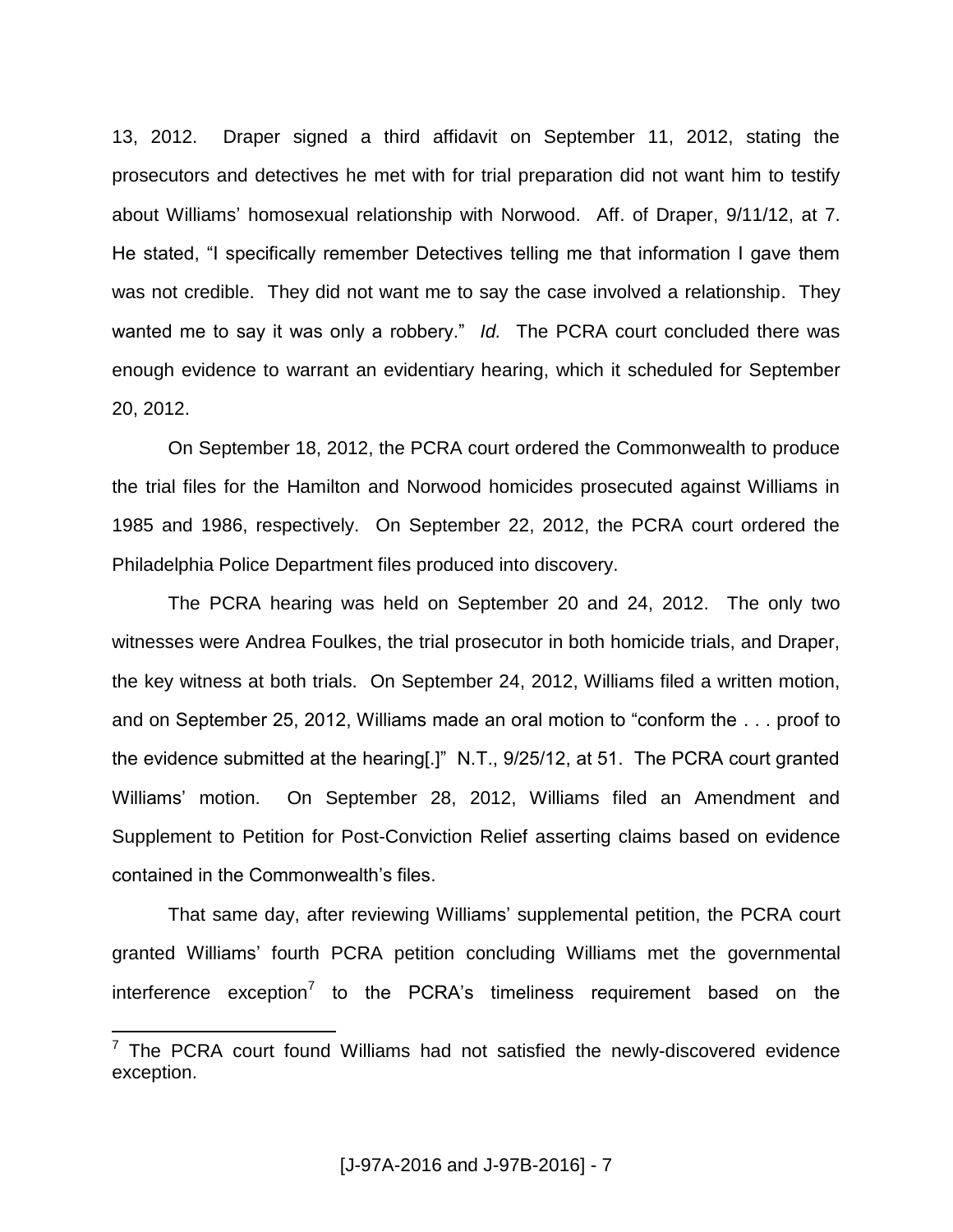Commonwealth's violation of *Brady v. Maryland*, 373 U.S. 83 (1963) for failing to turn over documents which would have exposed that Norwood may have been a "homosexual ephebophiliac.<sup>[8]</sup>" 42 Pa.C.S. § 9545(b)(1)(i); PCRA Ct. Op., 11/27/12, at 12-13. The PCRA court specifically found that "the Commonwealth suppressed multiple pieces of evidence, all of which shared a common feature: each strengthened the inference that Amos Norwood was sexually involved with boys around [Williams]' age at the time of his murder." PCRA Ct. Op., 11/27/12, at 12. The PCRA court found Williams only learned about this claim during the September 2012 evidentiary hearing, and could not have raised it sooner. *Id.* Relevant to this appeal, the three items of exculpatory evidence the PCRA court found were not discoverable by Williams due to governmental interference are the following.

First, a handwritten note by Then-Assistant District Attorney Foulkes, which was never turned over to the defense, regarding a conversation she had with an unnamed person from which she learned Norwood was accused by a parent of touching her son, R.H., at Norwood's church. *Id.* at 12 n.30. Second, a "sanitized" statement from Mrs. Norwood that stated she awoke one night at 2:00 a.m. to find a young male standing in her home.<sup>9</sup> Id. at 12 n.31. She stated Norwood woke her to ask her for money and then left with the male, which led her to believe the incident was a kidnapping. Her husband returned at 9:00 a.m. and asked her not to call the police. Third, a "sanitized" statement of Reverend Poindexter to police indicating that he believed Norwood may

**EXALLE 2.1**<br><sup>8</sup> "Ephebophilia' is the psychological term for the attraction of adults to adolescents. It derives from the root 'ephebe,' which means 'a young man.'" PCRA Ct. Op., 11/27/12, at 13 n.32 (quoting MERRIAM-WEBSTER, WEBSTER'S NEW ENCYCLOPEDIC DICTIONARY 610 (2002)).

 $9$  The PCRA court found the statements were "sanitized" to remove any reference to Norwood's sexual orientation.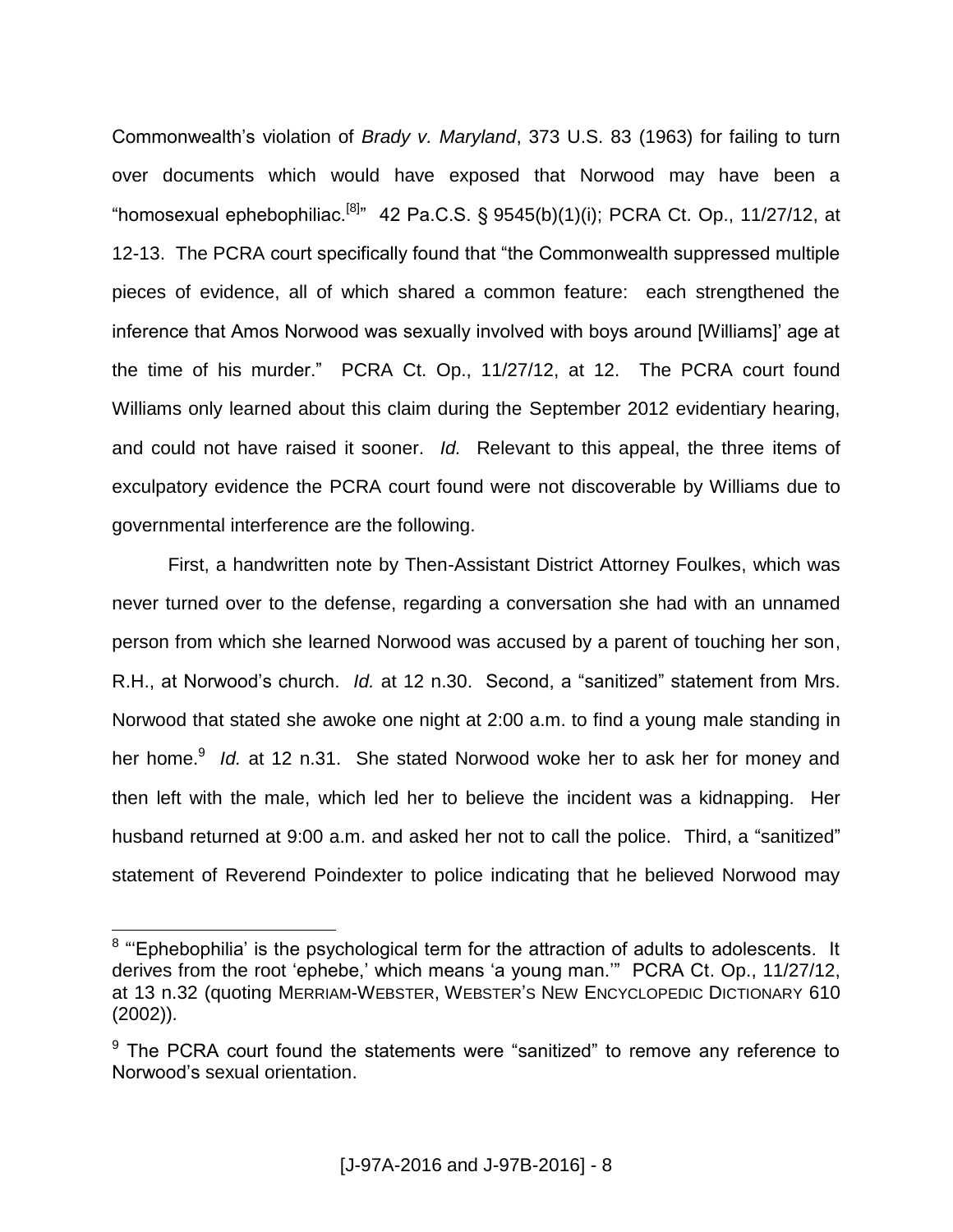have been a homosexual and that a parent had disclosed to him that Norwood had propositioned her 17-year-old son for sexual favors. *Id.*

The PCRA court concluded, "[t]he government's sanitization of Mamie Norwood's and Reverend Charles Poindexter's statements, and flat non-disclosure of information about Amos Norwood's sexual advances on [R.H.], interfered with [Williams] and his attorney learning that Mr. Norwood had engaged in sexually inappropriate behavior with teenage boys other than [Williams]." *Id.* at 15. Thus, the PCRA court concluded the withholding of this evidence resulted in the inability of Williams' attorney to "'discover or develop' a *Brady* claim rooted in information removed from the scrubbed statements." *Id*. The PCRA court denied all guilt phase issues, granted a stay of execution, vacated Williams' death sentence, and ordered a new penalty hearing.

On October 3, 2012, the Commonwealth appealed, arguing Williams' PCRA petition was untimely and did not meet the governmental interference exception to the PCRA's timeliness requirements. Alternatively, the Commonwealth argued that if the petition was deemed timely, Williams' *Brady* claim would be meritless as it would not have been reasonably likely to change the outcome, had no apparent exculpatory value, and had been known all along by Williams.

This Court filed an opinion vacating the PCRA court's order and reinstating Williams' sentence of death on December 15, 2014. *Williams*, 105 A.3d at 1236. On June 9, 2016, the United States Supreme Court granted certiorari, vacated this Court's judgment, and remanded the matter on due process grounds.<sup>10</sup> *Williams v. Pennsylvania*, 136 S. Ct. 1899 (2016). Thus, the Commonwealth's appeal from the PCRA court's September 28, 2012 order is before this Court a second time.

 $10$  The Supreme Court expressed no opinion on the merits analysis of this Court's prior opinion.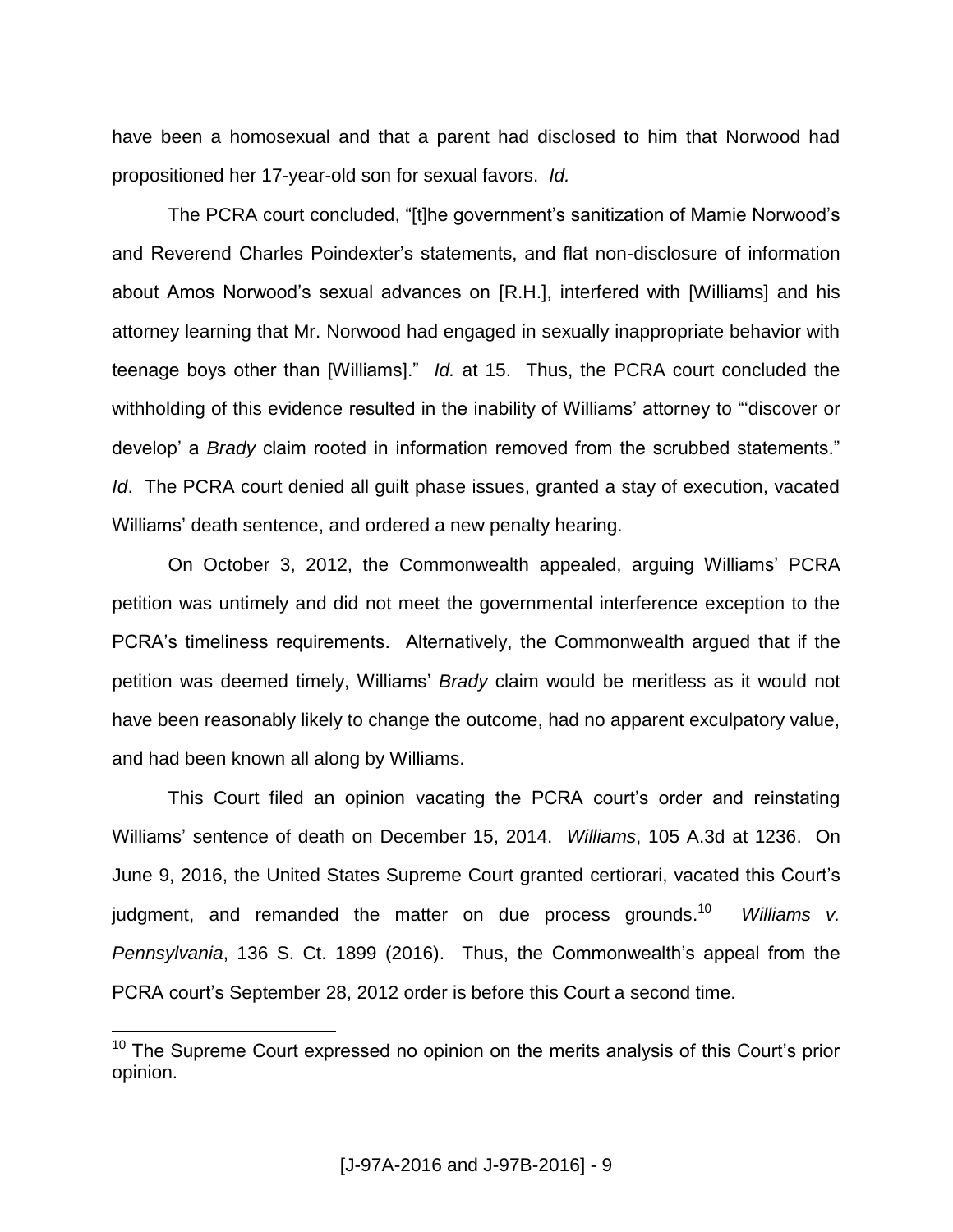Our standard of review "is limited to examining whether the PCRA court's findings of fact are supported by the record, and whether its conclusions of law are free from legal error." *Commonwealth v. Busanet*, 54 A.3d 35, 45 (Pa. 2012) (citation omitted). A PCRA petition must "be filed within one year of the date the judgment becomes final[.]" 42 Pa.C.S. § 9545(b)(1). "[A] judgment becomes final at the conclusion of direct review, including discretionary review in the Supreme Court of the United States and the Supreme Court of Pennsylvania, or at the expiration of time for seeking the review." *Id.* § 9545(b)(3). "This timeliness requirement is jurisdictional in nature, and a court may not address the merits of any claim raised unless the petition was timely filed or the petitioner proves that one of the three exceptions to the timeliness requirement applies." *Commonwealth v. Cox*, 146 A.3d 221, 227 (Pa. 2016) (citing *Commonwealth v. Jones*, 54 A.3d 14, 16 (Pa. 2012)). Further, "a petition raising an exception to the one-year timeliness requirement must 'be filed within sixty days of the date the claim could have been presented' pursuant to 42 Pa.C.S.  $\S$  9545(b)(2)[.]" *Commonwealth v. Hackett*, 956 A.2d 978, 982 (Pa. 2008).

Instantly, there is no dispute that Williams' petition is untimely, as it was filed more than twenty years after his judgment of sentence became final. Therefore, Williams was required to prove one of the three timeliness exceptions to the PCRA applied.

The three timeliness exceptions to the PCRA are:

(i) the failure to raise the claim previously was the result of interference by government officials with the presentation of the claim in violation of the Constitution or laws of this Commonwealth or the Constitution or laws of the United States;

(ii) the facts upon which the claim is predicated were unknown to the petitioner and could not have been ascertained by the exercise of due diligence; or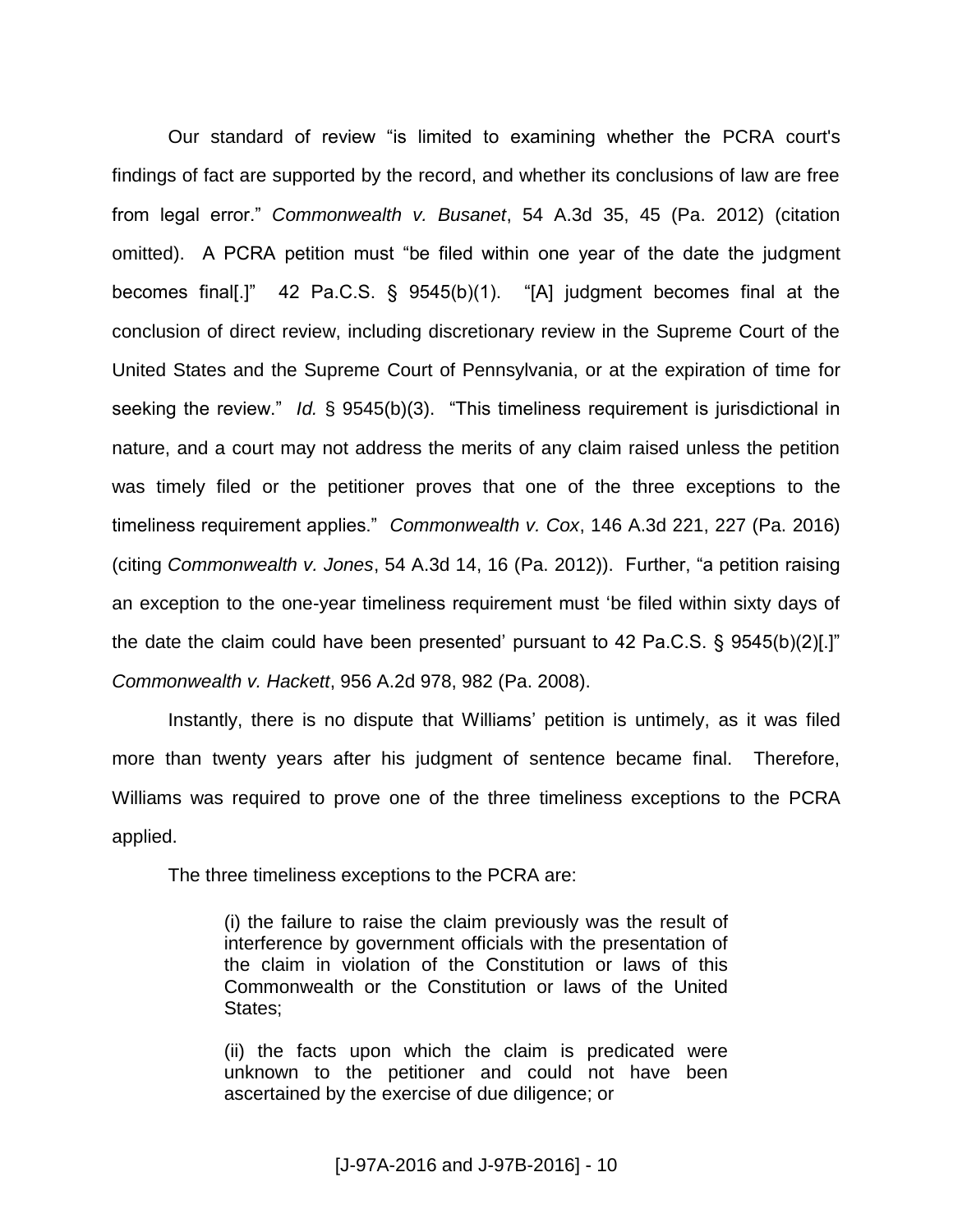(iii) the right asserted is a constitutional right that was recognized by the Supreme Court of the United States or the Supreme Court of Pennsylvania after the time period provided in this section and has been held by that court to apply retroactively.

### 42 Pa.C.S. § 9545(b)(1)(i)-(iii).

 $\overline{a}$ 

The PCRA court found Williams' petition satisfied the "governmental interference" exception.<sup>11</sup> Id. § 9545(b)(1)(i); PCRA Ct. Op., 11/27/12, at 14. Williams asserts that he exercised due diligence because Draper was unwilling to speak to anyone before January 9, 2012. Once Draper gave the January 9, 2012 affidavit, Williams met the jurisdiction requirement as his March 9, 2012 PCRA petition was filed within 60 days of Draper's January 9, 2012 affidavit.

In order to successfully plead governmental interference, an appellant must satisfy Section 9545(b)(1)(i) and show that the claim could not have been previously raised based on interference by government officials. "Although a *Brady* violation may fall within the governmental interference exception, the petitioner must plead and prove the failure to previously raise the claim was the result of interference by government officials, and the information could not have been obtained earlier with the exercise of due diligence." *Commonwealth v. Abu-Jamal*, 941 A.2d 1263, 1268 (Pa. 2008). As the PCRA court correctly notes, "[w]hen a claim of governmental interference is rooted in the Commonwealth's failure to produce exculpatory evidence, [a PCRA petitioner] bears the burden to 'identify a specific claim that he was unable to discover or develop due to the District Attorney's conduct.'" PCRA Ct. Op., 11/27/12, at 14 (citing *Commonwealth v. Howard*, 788 A.2d 351, 355 (Pa. 2002) (internal citation omitted)). Therefore, before addressing the merits of Williams' *Brady* claim, it is first necessary to determine whether

<sup>&</sup>lt;sup>11</sup> The PCRA court expressly found that governmental interference was the only timeliness exception that applied. PCRA Ct. Op., 11/27/12, at 11 n.28.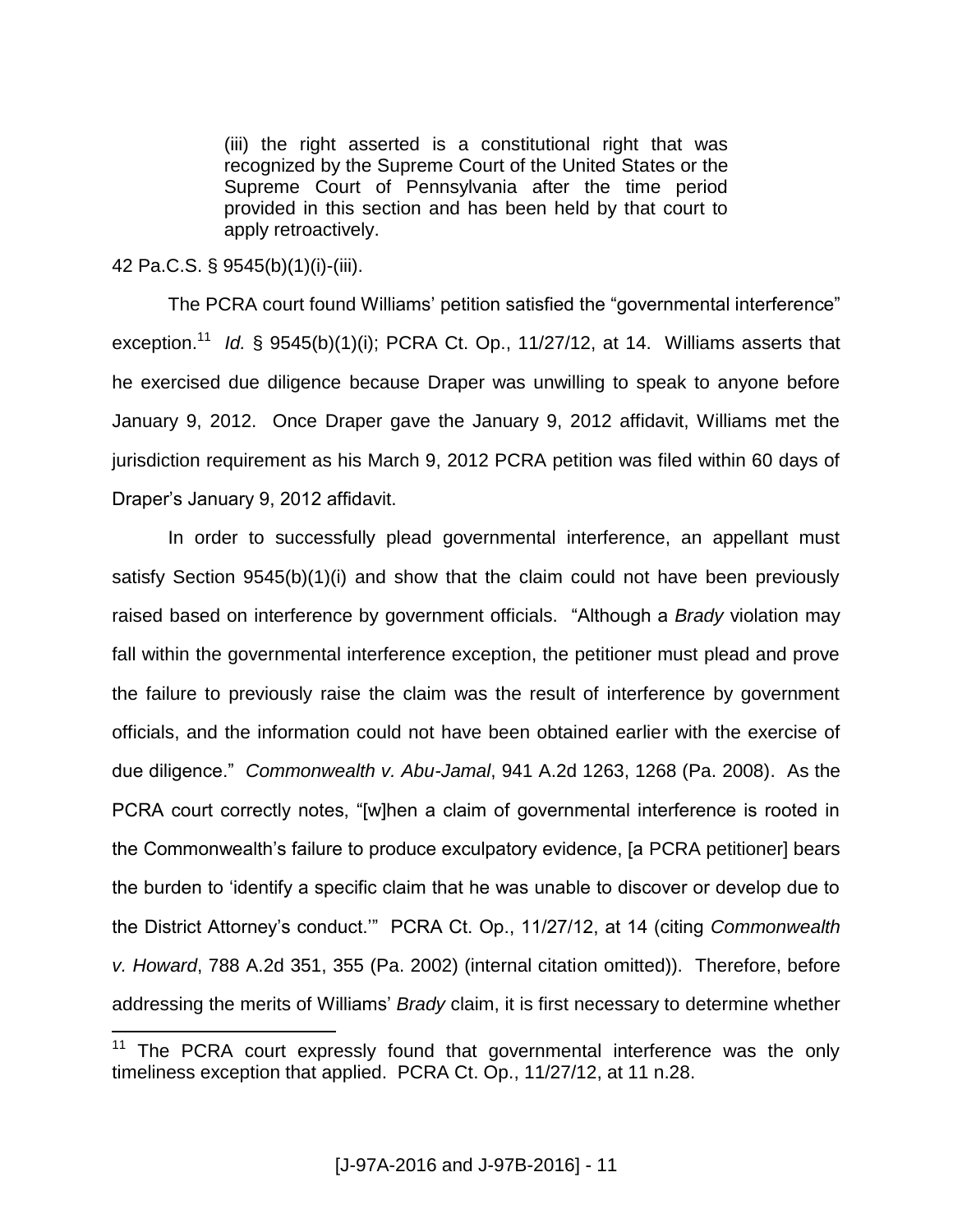Williams exercised due diligence in presenting the claim that Norwood may have been a homosexual ephebophile.<sup>12</sup>

I note that no one has argued, or attempts to argue, that the governmental interference exception is met by merely asserting that the government withheld evidence. Such a standard would result in granting all PCRA claims of governmental interference when the appellant asserts a violation of *Brady* based on evidence withheld by the government, regardless of whether the substance of the alleged *Brady* evidence was already known to the appellant. The PCRA's timeliness requirement cannot be met by simply asserting a claim that the appellant did not know about the specific piece of evidence withheld by the government. Rather the withheld evidence must contain "information [that] could not have been obtained earlier with the exercise of due diligence." *Abu-Jamal*, 941 A.2d at 1268. Nevertheless, the OISA maintains all that is required is proof that the government withheld information - regardless of the substance of that information. Established law states that "a *Brady* claim may fall within the governmental interference exception[,]" *id*., but by the dissent's interpretation a *Brady* claim pertaining to withheld evidence will always satisfy the governmental interference exception and bypass the PCRA's time bar.

The Commonwealth argues that not only did Williams fail to exercise due diligence, he "conclusively proved" he already knew of Norwood's "alleged sexual misconduct decades before he filed his untimely fourth PCRA petition."

<sup>&</sup>lt;sup>12</sup> I disagree with the Opinion in Support of Affirmance (OISA)'s implication that Williams could not have ascertained the information necessary to form his *Brady* claim through the exercise of due diligence. OISA at 18 n.5. The test is not whether he could have discovered the specific evidence withheld, but rather if he could have discovered evidence to support a *Brady* claim that Norwood was a homosexual ephebophile. I maintain that Williams failed to exercise due diligence as illustrated by the evidence presented at the 1998 PCRA hearing.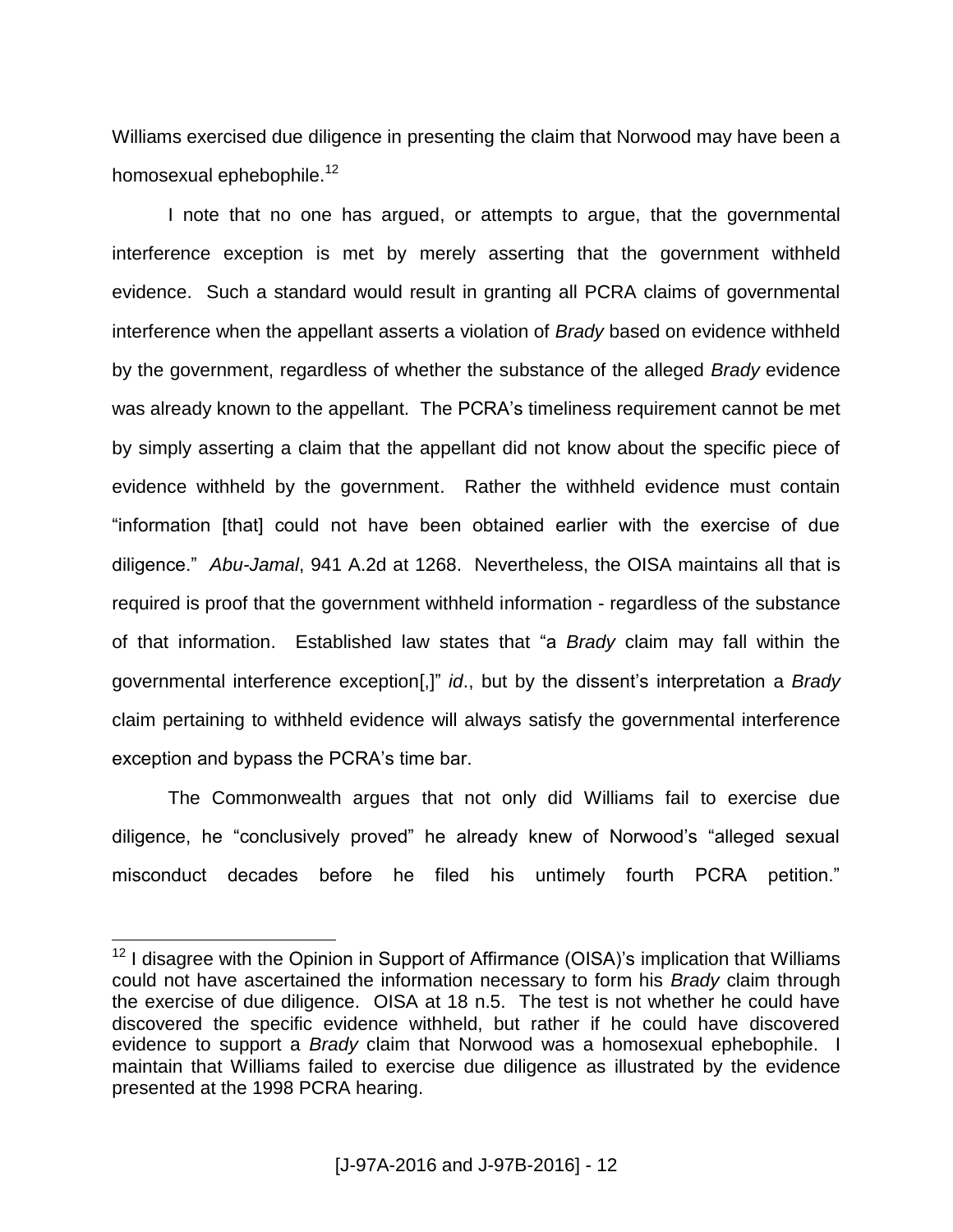Commonwealth's Brief at 27. The Commonwealth asserts Williams "was not entitled to circumvent the PCRA's filing deadline by reviving an old allegation against the victim based on new sources of previously-known information." *Id.* at 25.

Specifically, the Commonwealth notes that at trial the evidence demonstrated Williams had personal knowledge of Norwood's sexual orientation, and tried to extort Norwood by threatening to expose it. *Id.* at 29. It argues the evidence demonstrated that Draper taunted Norwood prior to the murder by stating "oh, you like boys." *Id.*  Further, the Commonwealth notes that, in a pretrial statement dated July 18, 1984, Ronald Rucker averred Williams had described Norwood to him as a homosexual, stating he "'had been with [Norwood] before' in exchange for money." *Id.* Accordingly, the Commonwealth argues that "a claim that Norwood was homosexual and may have had sexual encounters with male teenagers 'could have been presented' much sooner than [Williams'] fourth PCRA petition in 2012[.]" *Id.*

The Commonwealth argues that Williams "actually did present such a claim at the proceedings on his first PCRA petition in 1998[,]" noting Williams' current attorneys argued to the PCRA court that Norwood "molested young boys." *Id.* (emphasis removed) (citing N.T., 4/8/98, at 235). The Commonwealth points to the 1998 PCRA hearing, where Williams presented several witnesses to testify that he was a victim of sexual abuse throughout his childhood, and that Williams had a sexual relationship with Norwood.

Williams asserts the PCRA court correctly determined he had proven the governmental interference exception to the PCRA's timeliness requirement. As noted, in addition to the due diligence requirement, the PCRA requires a petitioner to file a PCRA petition within 60 days of discovering a timeliness excepted claim. 42 Pa.C.S. § 9545(b)(2). Williams asserts the triggering date for filing his fourth PCRA petition was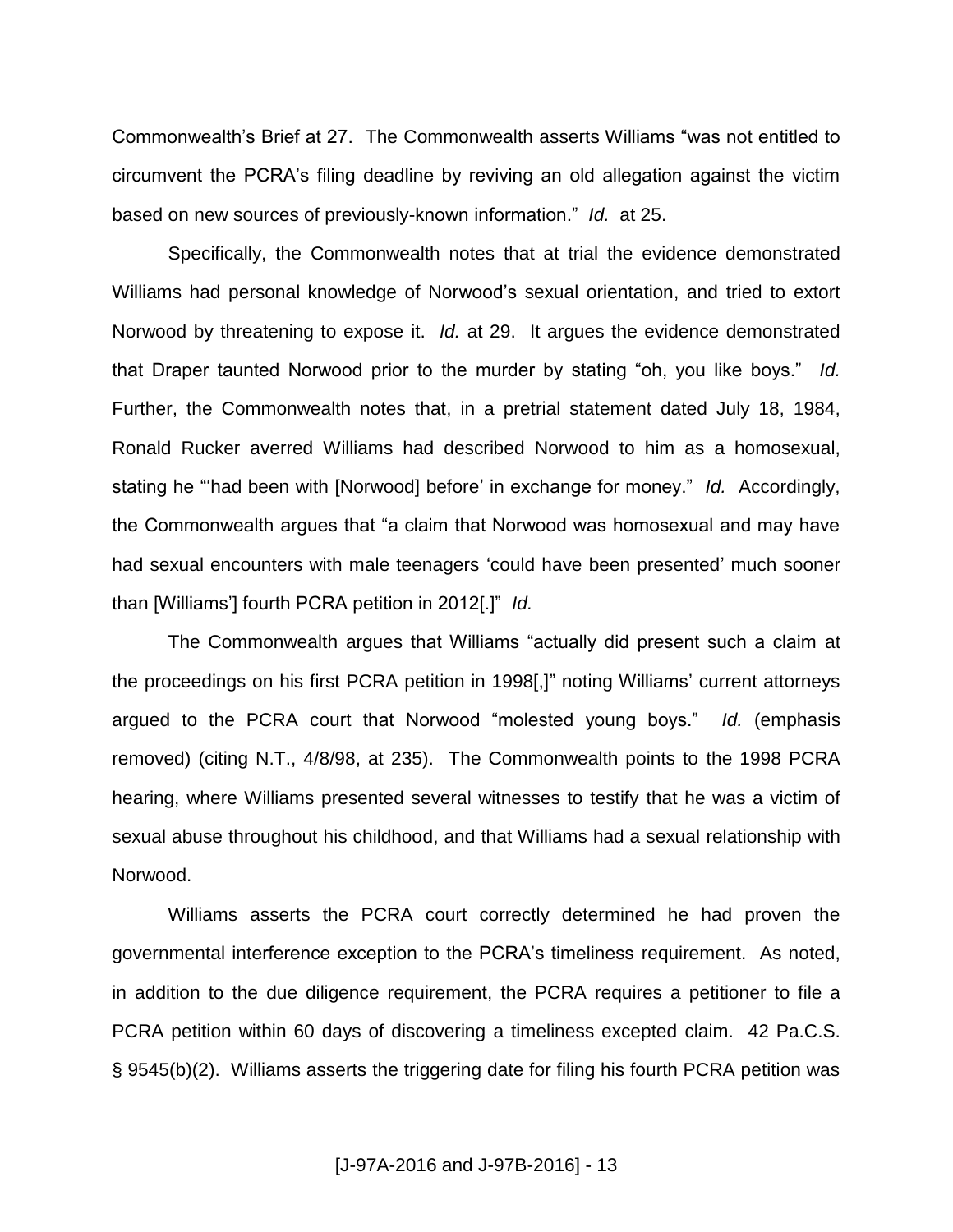the affidavit of Draper signed on January 9, 2012. Williams notes he filed his PCRA petition on March 9, 2012, exactly 60 days from the date of Draper's affidavit, and therefore it was timely.<sup>13</sup>

 $\overline{a}$ 

Williams' March 9, 2012 PCRA petition references the declaration made by Reverend Poindexter in support of his argument that Poindexter "thought for years that Norwood lived a double life as a closeted homosexual; that Norwood's close mentoring relationships with troubled young boys were a source of suspicion and rumors in the church; and that parents of boys involved in youth activities with Norwood complained to Reverend Poindexter about Norwood molesting their sons." PCRA Pet., 3/9/12, at 14. Attached to the PCRA petition is an Appendix containing several witness declarations, including Reverend Poindexter's. Curiously, the table of contents dates the report as February 9, 2012, but the actual document is signed and dated by Reverend Poindexter with the signature "Charles Poindexter, 2/9/11[.]" PCRA Pet. App., 7/16/12, at Tab 10. Reverend Poindexter's declaration includes all three points of evidence at issue now. If the declaration was in fact given on February 9, 2011, Williams only had until April 11, 2011 to file his PCRA petition asserting said claims.

It appears likely that the 2011 date was discovered in preparation of the petition, and is bolstered by the fact that Williams' PCRA petition never cites the date of the Poindexter declaration despite multiple references to it, and instead, repeatedly refers to it as a "recent declaration" or "Poindexter Declaration." *See* PCRA Pet., 3/9/12, at 14- 15, 19, and 33. However, the dates of all other declarations and affidavits are included in the citations to each document.

Williams asserts he met the governmental interference exception as he filed his petition within 60 days of Marc Draper's January 9, 2012 declaration. *Id.* at 21-22, ns. Any reference to Reverend Poindexter's declaration is omitted from the timeliness discussion. Additionally, Williams never explains why Reverend Poindexter's (continued…)

<sup>13</sup> I would be remiss if I failed to note that upon inspection of the certified record, a declaration of Reverend Poindexter from February 9, 2011, disclosed the information upon which the very claims subject to this appeal are based. The declaration stated that he suspected Norwood's death may have been related to his relationship with young men. Dec. of Poindexter, 2/9/11, at ¶ 10. The declaration also states that Mamie Norwood disclosed to him that sometimes young men would show up at their house looking for Norwood, and that Norwood would go missing for periods of time. *Id.* He further stated that he learned Norwood was spending time at a house or apartment in Center City with gay men. *Id.* at ¶ 11. Finally, the declaration states that Poindexter was approached by a mother of a 15-year-old boy at St. Luke's who alleged Norwood inappropriately touched her son and other boys at the church. *Id.* at ¶ 15. Importantly, unlike Draper's declaration, Reverend Poindexter's declaration does not indicate he was unwilling to speak with anyone prior to the date of the declaration.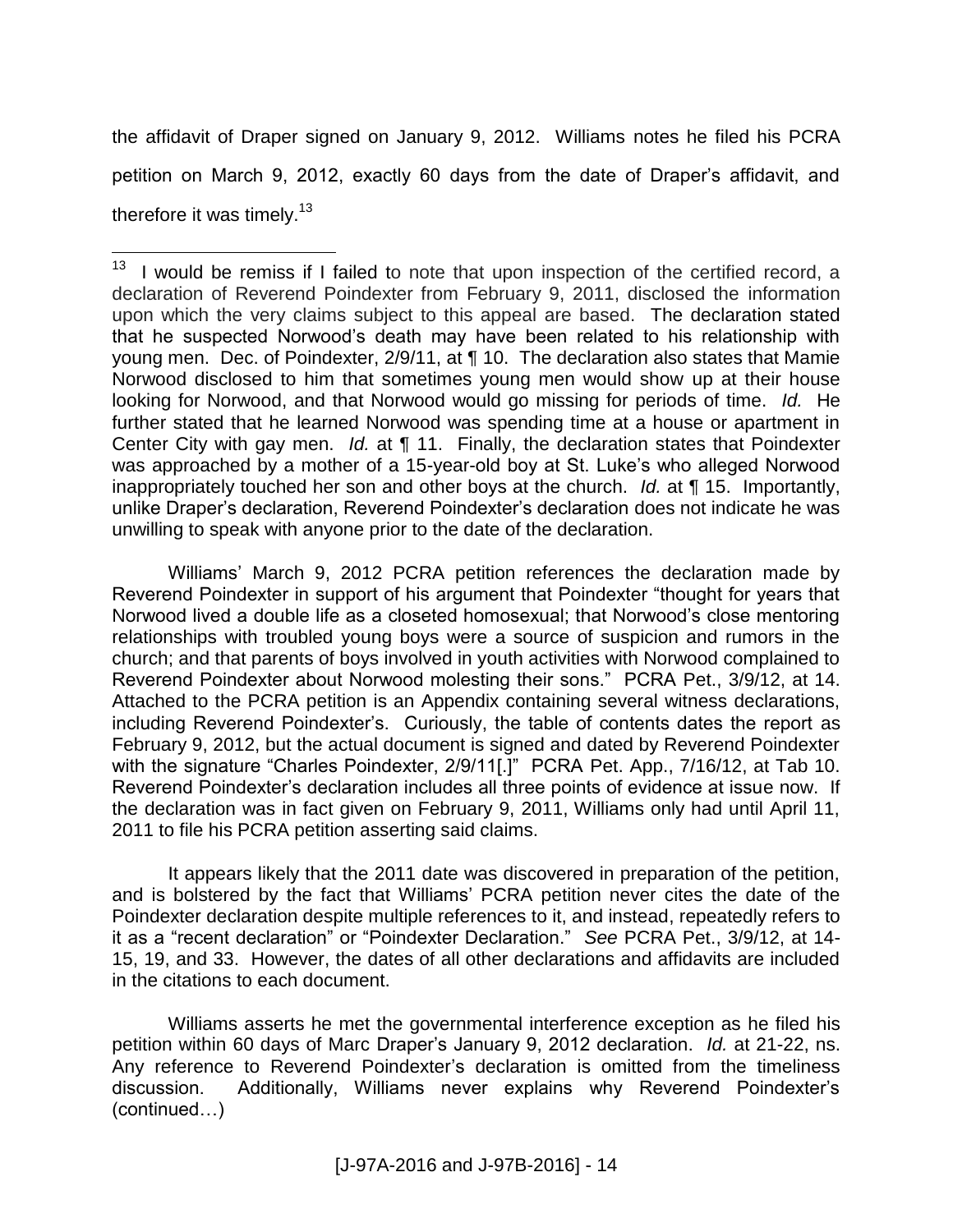Upon review of the certified record and the relevant case law, I conclude that Williams failed to meet his burden under the governmental interference exception to the PCRA's timeliness requirement. The three pieces of evidence the PCRA court concluded violated *Brady* contained allegations of Norwood's alleged sexual orientation and homosexual ephebophilia. Evidence was presented at Williams' 1986 trial, 1998 PCRA hearing, and in his 2005 federal habeas petition claiming these same allegations. I agree with the Commonwealth's assertion that Williams knew of Norwood's alleged homosexual ephebophilia, not just Norwood's sexual orientation, even before the Poindexter and Draper declarations.

At trial in 1986, Draper testified he participated in the murder of Norwood, and he and Williams acted together. N.T., 1/22/86, at 657. On the night of the murder, Williams indicated to Draper that he could obtain money from Norwood by threatening to reveal Norwood's homosexuality to Norwood's wife. *Id.* at 667-68. On crossexamination, Draper testified that when Williams went to the car to get the tire iron and wrench he was standing over Norwood and taunting him by saying "oh, you like boys." *Id.* at 813. Draper stated, he was taunting him because Williams had told him that Norwood was a homosexual. *Id.* Accordingly, at the time of trial, testimony referencing

<sup>(…</sup>continued)

information was undiscoverable prior to Draper's declaration. Draper's declarations never mention Reverend Poindexter, nor do they assert a basis for Norwood's alleged homosexual ephebophilia. Based on the record evidence of Poindexter's February 9, 2011 signed declaration, and the further lack of explanation regarding the ability to discover Reverend Poindexter's claim prior to Draper's declaration, we could conclude on these bases alone that Williams failed to assert a claim regarding Norwood's alleged homosexual ephebophilia within 60 days of discovering the claim. Nevertheless, there are implications that the interviews with prior witnesses commenced after Draper's first declaration on January 9, 2012. Thus, February 9, 2012 would be a more likely date for Reverend Poindexter's declaration. Accordingly, I do not base my decision on Williams' failure to file a PCRA petition within 60 days of February 9, 2011, the date on Reverend Poindexter's declaration.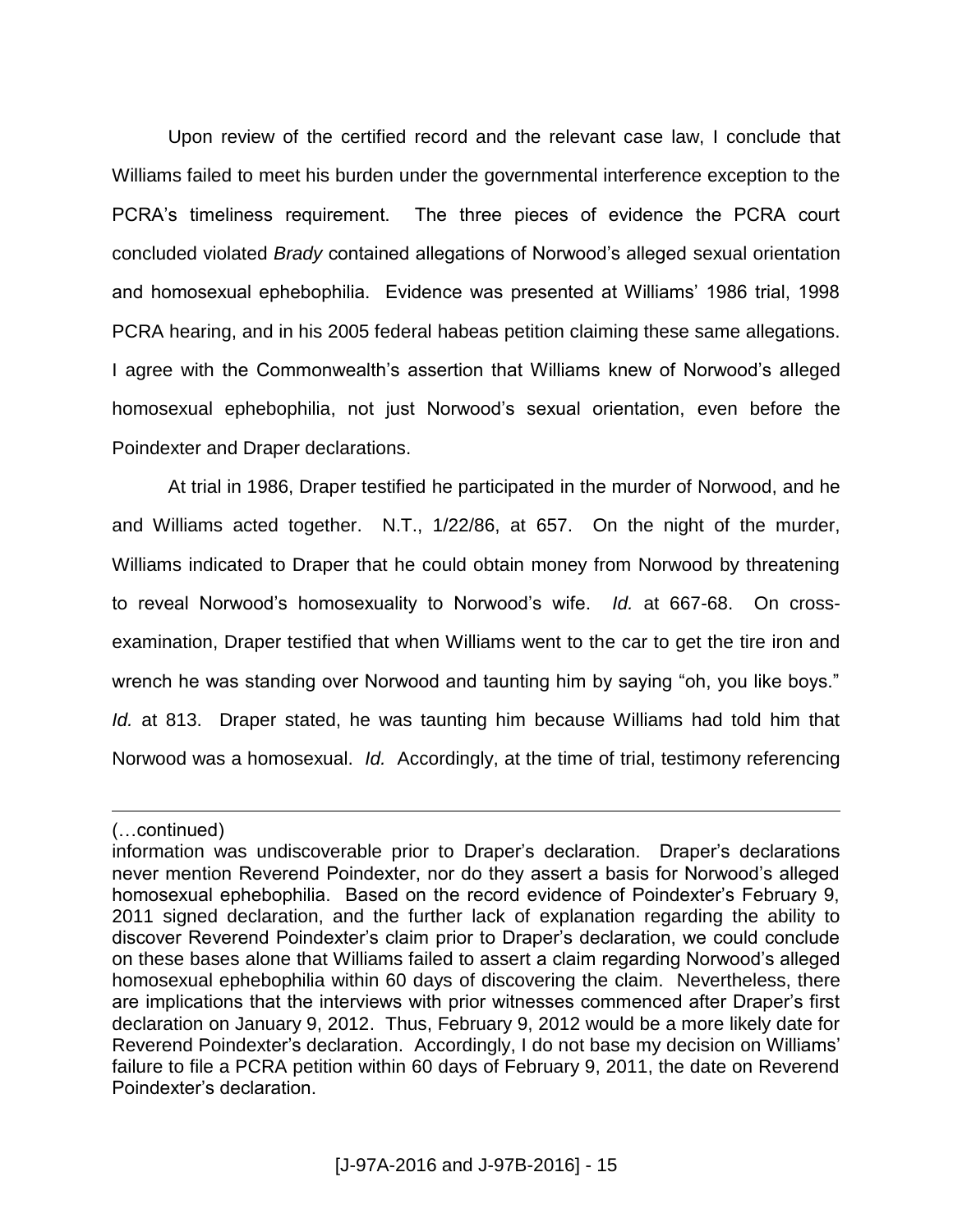Norwood's alleged homosexual contact with Williams was known by Williams, and Williams was not precluded from presenting a claim regarding Norwood's alleged sexual orientation and proclivity for teenage boys.

In fact, Williams did present this argument at the 1998 PCRA hearing. Williams first presented three experts who evaluated him and concluded his mental state was affected based on a history of physical and sexual abuse and anger regarding his sexuality. The defense called Dr. Julie Kessel, an expert in forensic psychiatry who conducted a forensic mental health evaluation of Williams. N.T., 4/8/98, at 40. Williams indicated to her that he was sexually assaulted when he was about 5 or 6 years old by a friend who was 10 or 11. *Id.* at 64. He also reported a relationship with a male teacher who sexually molested him on several occasions. *Id.* Williams told Dr. Kessler this caused him to develop feelings of rage towards males who made him feel sexual or behaved sexually towards him. *Id.* at 66. Williams alluded to sexual relationships with several other men but he was not forthcoming about them. *Id.* at 72. In regard to the Hamilton murder, Dr. Kessel testified there was evidence of a homosexual relationship between Williams and Hamilton. *Id.* at 77. In reviewing the Hamilton file, Dr. Kessler testified there was evidence that suggested Williams was engaged in a homosexual prostitution ring. Further, Dr. Kessel testified that at the time of the Norwood murder, she believes Williams' murder of Hamilton made him less able to appreciate what he was doing to Norwood. *Id.* at 115. Dr. Kessler testified that, if there was a sexual component to Williams' relationship with Norwood, it would have "substantially contribute[d] to a reduction in his ability to control his impulses around somebody who would make or whom he would interpret to make an advance." *Id.* at 159.

Dr. Patricia Fleming, a clinical psychologist, reviewed Williams' file and interviewed him. She testified that the subsequent burning of the body indicated to her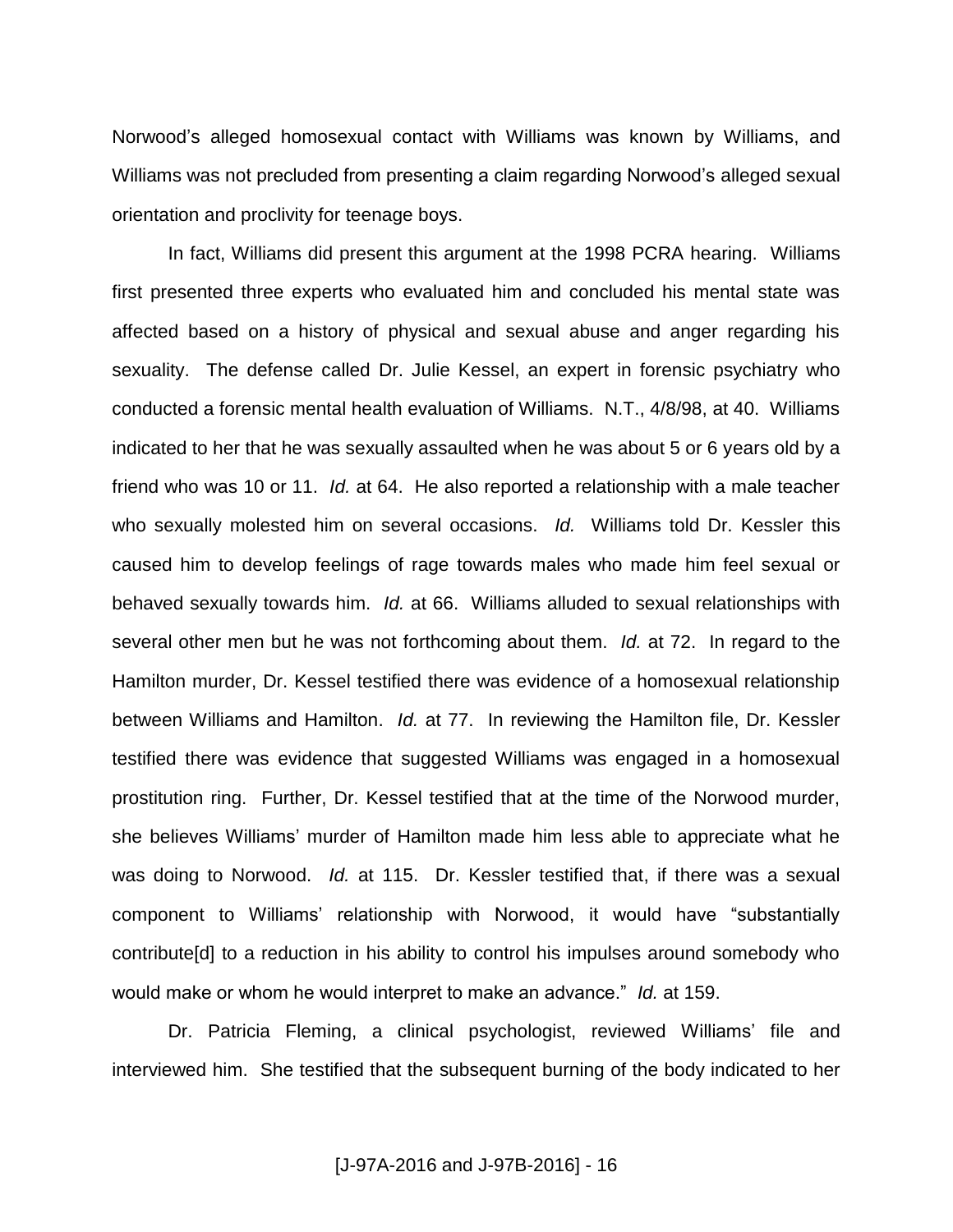this was not just a robbery, but a crime of rage. N.T., 4/9/98, at 361. She testified that Williams and Draper were threatening to expose Norwood's homosexuality, and that it likely contributed to Williams' motive. *Id.*

Dr. Ralph Kaufman, a psychiatrist in private practice conducted three separate clinical interviews of Williams. N.T., 4/13/98, at 519. In his final interview with Dr. Kaufman, Williams admitted to murdering Norwood. *Id.* at 542. Dr. Kaufman testified that Williams implied the motive for murdering Norwood was his anger over being abused by Norwood. *Id.* at 569.

Additionally, despite the PCRA court's assertion that Williams was unable to elicit testimony about Norwood's alleged homosexual ephebophilia at the 1998 PCRA hearing, and that he was "stifled in his presentation of that evidence by the Commonwealth's steadfast representation that there was no such evidence," Williams presented the testimony of several witnesses who testified to their knowledge of Norwood's alleged homosexual ephebophilia. PCRA Ct. Op., 11/27/12, at 21.

James Villarreal, a former teacher, coach, and mentor to Williams, testified that Norwood had a reputation for molesting young boys. N.T., 4/8/98, at 208, 227. He testified to learning this through his employment in the school system, and named a Mrs. Locket and Timothy Collins as sources of his information. *Id.* Villarreal testified he wasn't disputing the evidence of the murder and robbery, but that the motivation may have had a homosexual element. *Id.* at 234. During Villarreal's testimony, the PCRA court asked the defense if they were trying to prove that Amos Norwood molested young boys, to which defense counsel replied "we are trying to, as best we can."<sup>14</sup> *Id.* at

<sup>&</sup>lt;sup>14</sup> The OISA asserts that the Commonwealth falsely represented to the PCRA court that no evidence of Norwood's homosexual ephebophilia existed. However, the exact exchange between the PCRA court and the Commonwealth was as follows.

<sup>(</sup>continued…)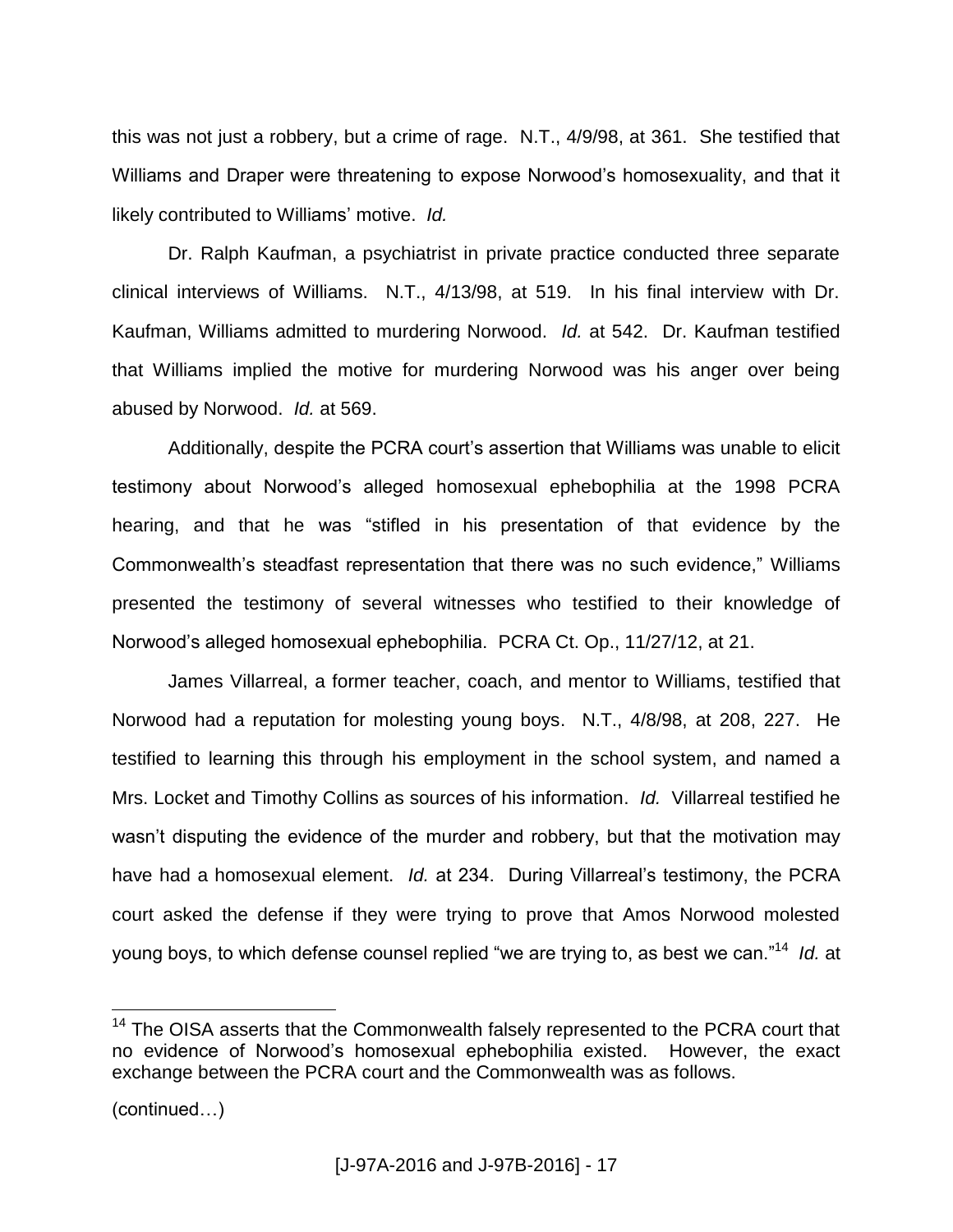235. Further, the PCRA court asked Villarreal if he was ever contacted by Williams' defense attorney, to which he replied "No." *Id.* at 240. The PCRA Court then asked, "[h]ad you been contacted by [Williams'] defense attorney or by an investigator or by someone else working for the defense attorney you would have spoken to that person freely?" *Id.* Villarreal indicated that he would have spoken freely and given the same testimony. *Id.*

Finally, Donald Fisher, a childhood friend of Williams who was in a sexual relationship with him for four or five years, testified. N.T., 4/13/98, at 596. Fisher indicated there was a sexual relationship between Williams and Draper, and a sexual relationship between Williams and Norwood. *Id.* at 600, 605. Fisher claimed to have knowledge that Williams performed sexual favors for Norwood in exchange for "money and, you know, beer and stuff." *Id.* at 618. He also testified that Norwood "was very

 $\overline{a}$ 

The Court: But there is nothing in this case involving Norwood's homosexuality or violation of young boys - -

The Commonwealth: Well, that was the secret.

The Court: -- that accrued that was involved

The Court: You may proceed.

<sup>(…</sup>continued)

The Commonwealth: Well, Your Honor, I was only going to remind the Court that, in fact, there was evidence that this defendant knew some sort of dark secret about Mr. Norwood, because this case began as an extortion. He suggested to this co-defendant they knew - - that he knew something about Mr. Norwood which would enable them to extort money from Mr. Norwood and Mr. Norwood - -

The Commonwealth: Oh, no, just that [Williams] knew about Norwood's behavior and was trying to extort money from it. It didn't work so it moved on to robbery and murder, so it was not a secret. It was not a secret to anyone at the time.

N.T., 4/8/98, at 237. Contrary to the OISA, the Commonwealth never asserted to the PCRA court that no evidence existed. Rather, the Commonwealth stated no evidence was presented at trial, a fact that is not in dispute.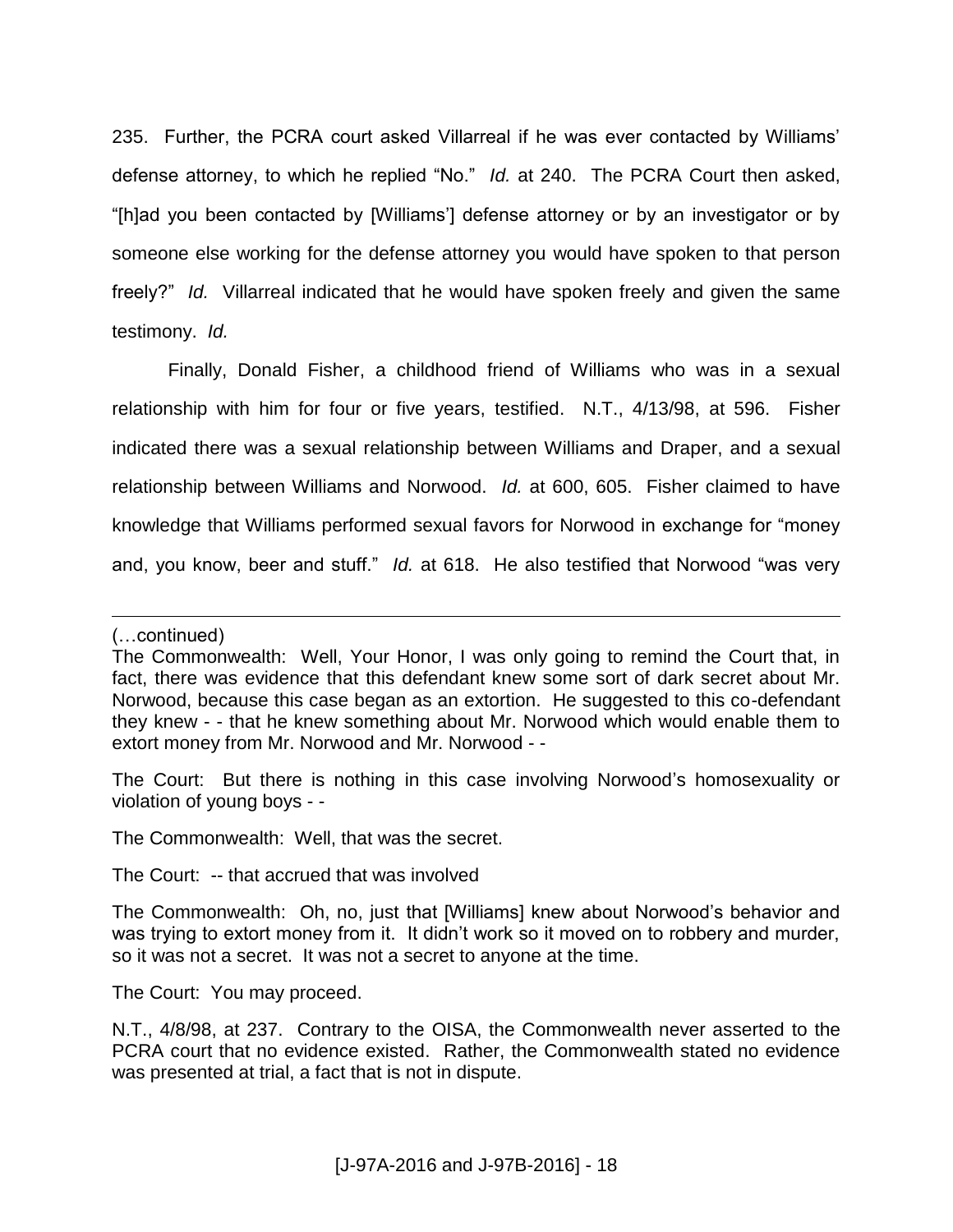degrading and he liked to have sex with kids[,]" which the Commonwealth objected to. *Id.* at 602. The PCRA court indicated it was going to allow the testimony to come in to show what was available, but clarified "whether what was available to trial counsel would have been admissible at trial or what impact it would have on trial are matters for argument."<sup>15</sup> *Id.* at 603.

Additionally, in 2005, in its review of the lengthy procedural history of this matter, the Third Circuit noted that the penalty phase was brief, but that at the 1998 PCRA hearing "a very different picture of Williams emerged." *Williams*, 637 F.3d at 229. The Third Circuit recounted the aforementioned evidence of Williams childhood "plagued by frequent physical and sexual abuse[,]" and his involvement in a sexual relationship with Norwood. *Id.*

Accordingly, the three pieces of evidence the PCRA court deemed the Commonwealth withheld, would only have been cumulative of the assertions Williams had already presented, i.e., that Norwood allegedly had homosexual relationships with teenage boys. The first piece of evidence, the handwritten note in the file never specifically mentioned Norwood by name and in vague terms referenced an incident

 $15$  The OISA characterizes this exchange as the PCRA court indicating it was not going to consider Fisher's testimony, and somehow also extends this to include Villarreal's testimony. However, the PCRA court merely stated that it could not consider the hearsay as fact. At the outset of Fisher's testimony, the PCRA court stated "I will not rely I don't expect no [sic] Court to rely on hearsay or just conclusions of this witness." N.T., 4/13/98, at 600. The Commonwealth objected to Fisher's testimony regarding Norwood's reputation, to which the Court responded, "Again, I will not consider it as a fact . . . There would have to be evidence of it . . . A statement by any witness of this nature doesn't have much credibility or impact. With that in mind, I'm going to accept it." *Id.* at 602-603. The PCRA court in 1998 accepted the testimony as evidence of what was available to the defense in its preparation of trial. For purposes of our review of Williams' due diligence, this Court is tasked with determining if evidence of Norwood's homosexual ephebophilia was ever presented. The statements of Villarreal and Fisher were as informative as those of Mrs. Norwood and Reverend Poindexter in their implications that Norwood had engaged in sexual acts with teenage boys.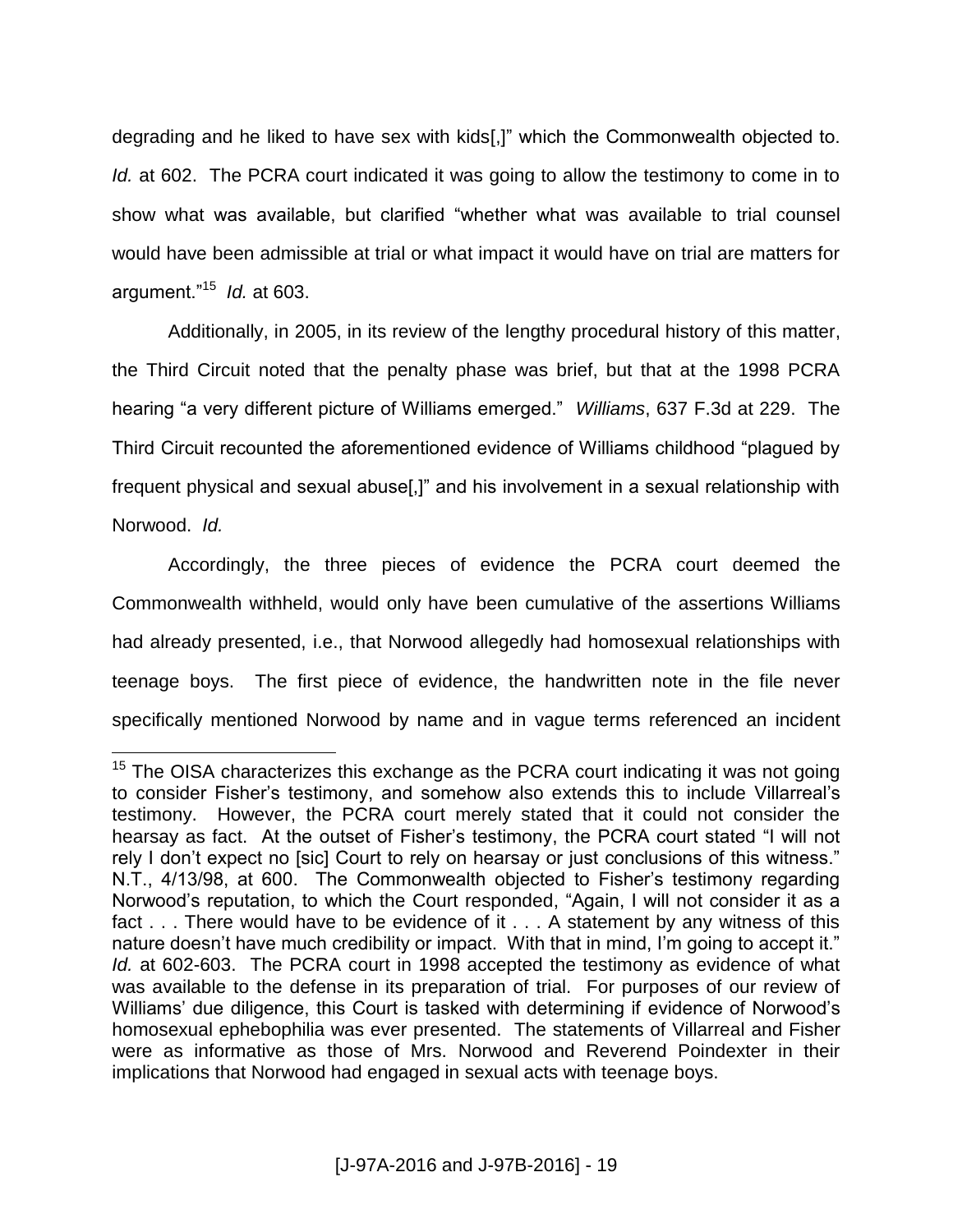with an individual at church, but stated it was never verified. Second, Mamie Norwood's statement made no indication that she knew of or believed the incident she witnessed was in any way related to her husband's sexual orientation. The statement only indicated that she believed it was a kidnapping. Finally, Reverend Poindexter's statement that Norwood may have been a homosexual was a fact that had been presented several times over the years, and his statement that he had received a complaint alleging an incident occurred with a male corroborated the information Williams already allegedly possessed, that Norwood engaged in homosexual relations with teenage boys. While this information certainly could have been used to portray Norwood in an unfavorable light to the jury, Williams was not precluded from doing so by governmental interference prior to 2012. *See Abu-Jamal*, 941 A.2d at 1269 (noting a PCRA timeliness exception does "not contain the same requirements as a *Brady* claim, . . . the exception merely requires that the facts upon which such a claim is predicated must not have been known to appellant, nor could they have been ascertained by due diligence[]") (internal quotations omitted). 16 *See also Commonwealth v. Morris*, 822 A.2d 684, 698 (Pa. 2003) (holding information that was clearly available to [the a]ppellant at the time of trial cannot be cloaked as a claim of governmental interference to circumvent the PCRA timeliness requirements).

Williams made a strategic decision to proceed to trial claiming he did not know Norwood and did not participate in the murder. Williams' decision to pursue an inaccurate factual recitation for the jury prevented him from exposing a motive based on

<sup>16</sup> *Abu-Jamal* addressed the appellant's reasoning in light of both the newly discovered fact and governmental interference PCRA timeliness exceptions. The Court's focus was on the newly-discovered evidence exception; however, the reasoning necessary to overcome the jurisdictional requirement applies equally to the governmental interference exception.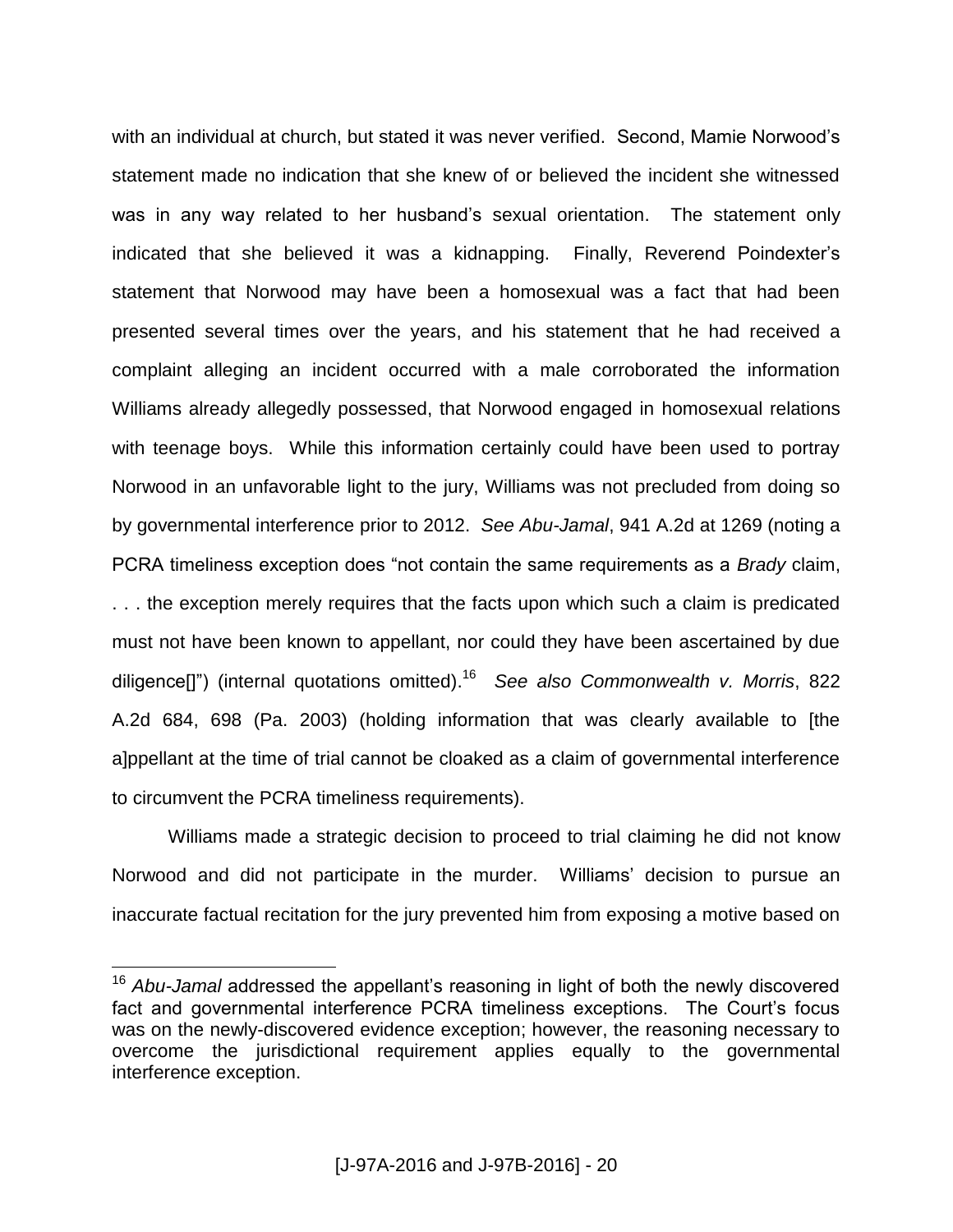his sexual interactions with Norwood. At a minimum, Williams was in possession of his own knowledge that Norwood had paid him for sexual favors and that the two had a history of homosexual relations. Williams knew of Norwood's proclivity for engaging in sex acts with teenage boys as early as trial, and presented evidence of it throughout the subsequent proceedings. Williams explicitly acknowledged at the 1998 PCRA hearing that he was advancing a claim that Norwood was a homosexual ephebophile. N.T., 4/8/98, at 235. He cannot now claim governmental interference precluded him from discovering this claim regarding Norwood's character until Draper gave his affidavit, when he already asserted the very claim he now raises.<sup>17</sup>

Based on the foregoing analysis, and Williams' previous knowledge of Norwood's alleged homosexual ephebophilia, Williams has failed to meet the governmental interference exception to the PCRA's timeliness requirements.<sup>18</sup> This Court is not to view the evidence in isolation, but rather our task is to determine if Williams was unable to present his claim based on the government's interference, despite his own due diligence. For all the reasons set forth in this opinion, I cannot hold that the government's interference prevented Williams from presenting evidence of Norwood's alleged homosexual ephebophilia. As a result, the PCRA court was without jurisdiction to consider the merits of Williams' claim and thus, erred in vacating Williams' judgment of sentence and granting him a new penalty phase hearing. Accordingly, the PCRA court's September 28, 2012 order should be vacated, and Williams' sentence of death reinstated.

It is unclear why Reverend Poindexter was not interviewed by the defense in preparation for the 1998 hearing as he was a witness at trial in 1986, who testified about his familiarity with Norwood through St. Luke's Church.

<sup>&</sup>lt;sup>18</sup> Because Williams' petition failed to meet the governmental interference exception, I need not reach the merits of his *Brady* claim.